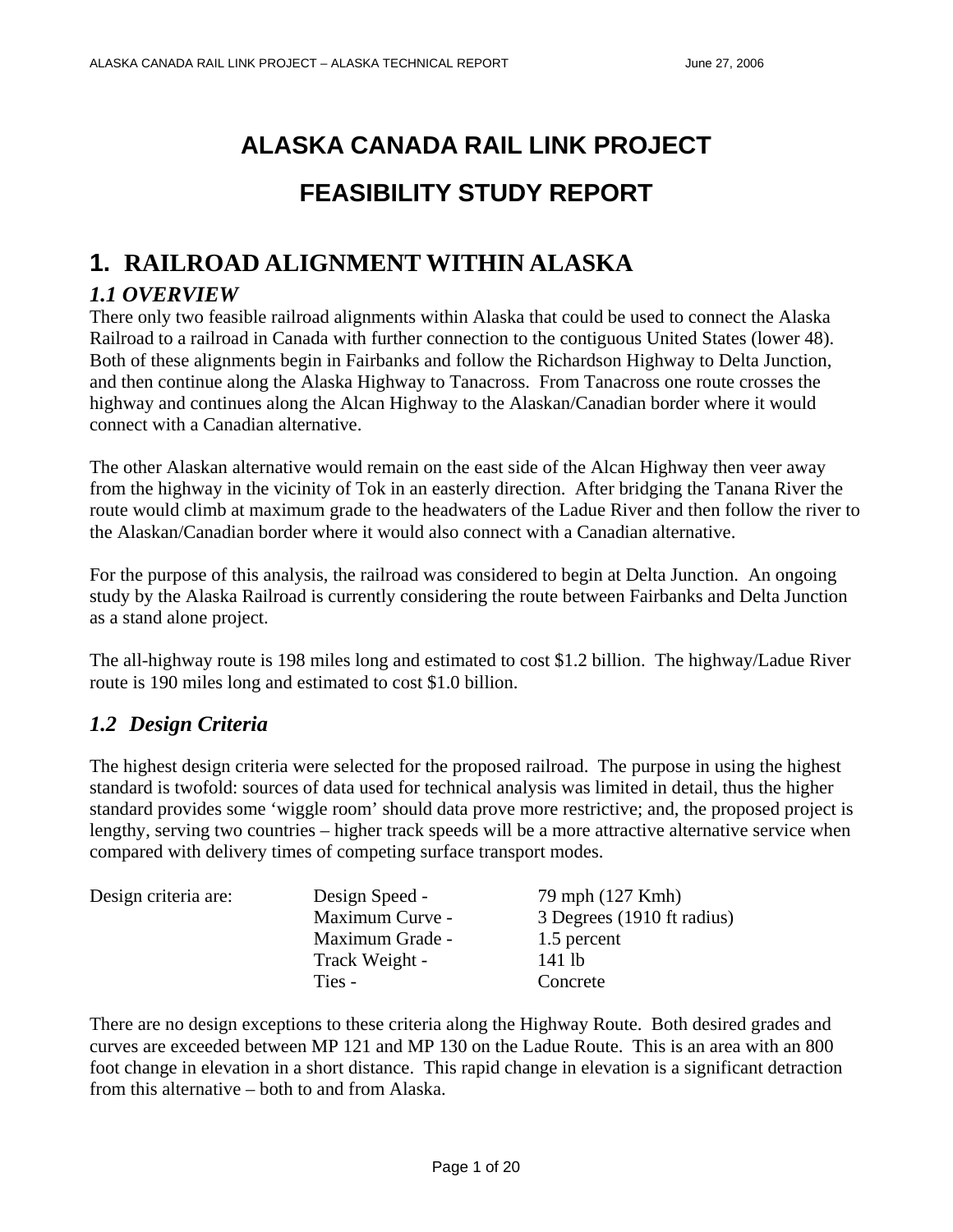#### **1.2.1 Typical Section**

Typical sections used for feasibility phase design purposes are:



#### **1.2.2 Highway Crossings**

Separate grade crossings are provided at all highway crossings.

| Alaska Highway Alternative Project Mile Post (MP) |     |
|---------------------------------------------------|-----|
| Alaska Highway                                    | 98  |
| <b>Tok Cutoff Highway</b>                         | 109 |
| Alaska Highway                                    | 152 |
| Alaska Highway                                    | 157 |
| Alaska Highway                                    | 173 |
| Alaska Highway                                    | 177 |
| Alaska Highway                                    | 184 |
| Alaska Highway                                    | 191 |
| Ladue River Alternative                           |     |
| Taylor Highway                                    | 127 |

For the purpose of this evaluation, and with the exception of the crossing at MP 191, the tracks crossed under the highway within large diameter pipes designed to accommodate railroad clear space requirements. In general, highways are ramped up and over the pipes while maintaining vertical alignment to achieve allowable passing sight distances.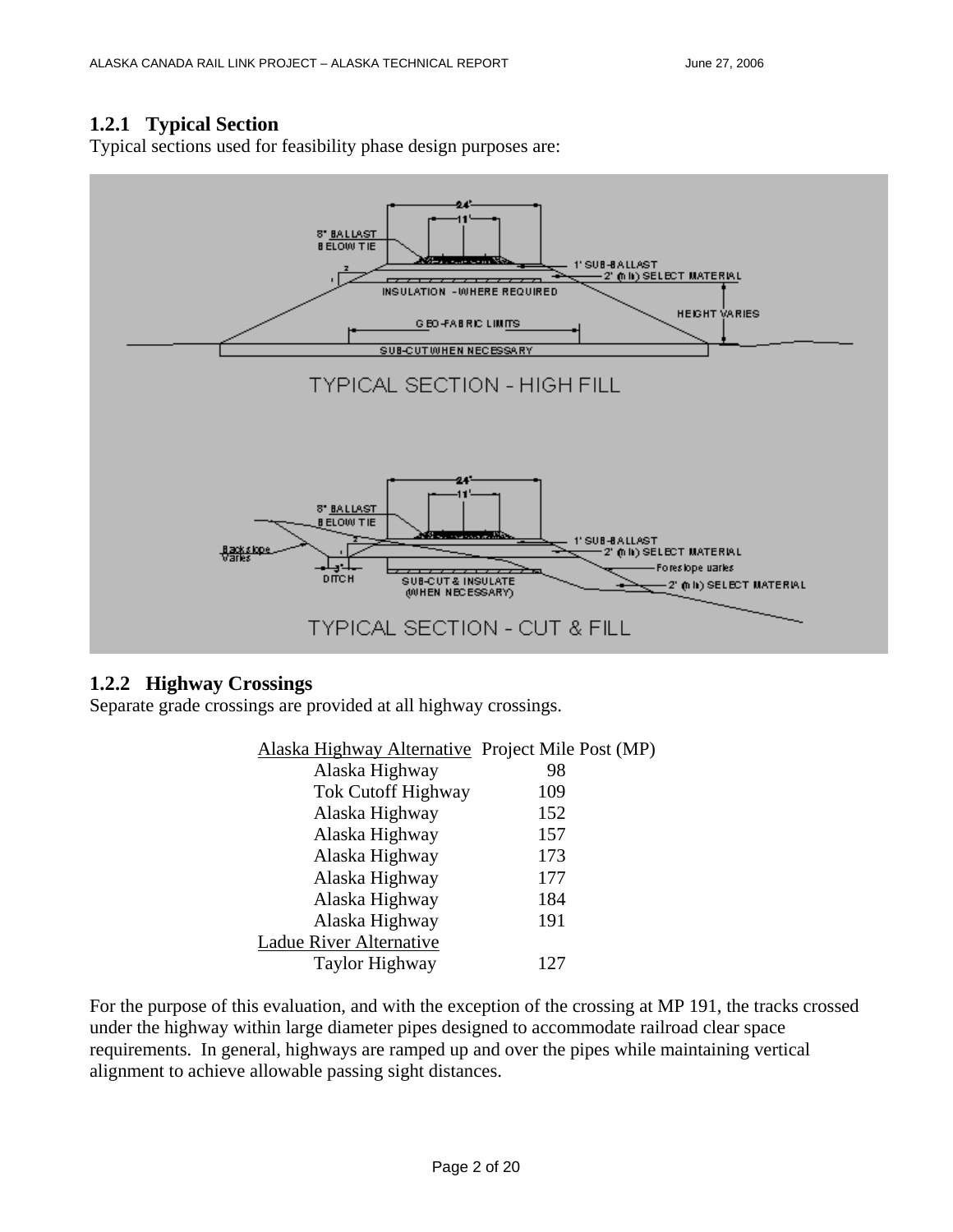At Alaska Highway MP 190, the highway is situated on a local hog-back ridge and the track is routed beneath the roadway in a tunnel. Geotechnical conditions within this ridge are expected to be poor; either very unstable rock or glacieral till containing large boulders.

Local roads will be crossed at-grade with advanced warning signs and crossbucks.

## *1.3 Route Descriptions*

The proposed railroad alignment begins at on the south side of Delta Junction, Alaska and continues to the Alaskan/Canadian border. Two major alternatives were evaluated; the Alaska Highway route and the Ladue River route which departs from the highway route at Tanacross.

#### **1.3.1 Delta Junction to Tanacross**

Delta Junction is the proposed terminus of the Moose Creek to Delta Junction Railroad Extension Project. That project contains routing through and around Delta Junction and ends at a proposed railroad station site. The project is in the preliminary design and environmental evaluation phase.

MP 0 to MP 35 - The Alaska Canada Rail Link Project begins at Delta Junction. It continues parallel to the northeast side of the Alaska Highway from MP 0 to MP 35. This section of the route is virtually straight. There are no grade concerns. Foundation conditions are thought to be good to excellent. At MP 37 the alignment crosses the Grestle River. Grestle River is within a wide floodplain and is a tributary of the Tanana River.

MP 35 to MP 40 At MP 35 the route continues to follow the highway to MP 40. The railroad is contained within a narrow corridor between the highway and Tanana River. Curves in this section remain at 2 degrees or less. There are no significant grade concerns. At Mile 39 the railroad crosses the Johnson River. Johnson River is also in a wide floodplain and is a tributary of the Tanana River. It enters the Tanana just over a mile downstream from the proposed crossing site. Foundation conditions are expected to be good. Some side hill construction is expected.

MP 40 to MP 49 At MP 40, the Tanana River's valley narrows upstream to MP 49 where it begins to widen out again. In this segment the railroad moves away from the highway to take advantage of better alignment opportunities and to avoid a small lake. At MP 42 the alignment crosses a major slough of the Tanana River. At MP 47 it again crosses the same slough. Foundation conditions are expected to be fair to good; however, some overburden and frozen material will be encountered. Curves will remain at 2 degrees or less. There are no grade concerns.

MP 49 to MP 60 At MP 49, where the Tanana River's valley begins to widen out upstream, the river is adjacent to the hill slopes on the north side of the valley. The highway is similarly located adjacent to the hills on the south side. In between, there is a broad band of wetlands that range from 1 to 2 miles in width. These wetlands are frozen silts that likely overlay frozen river-run gravel. The railroad alignment moves closer to the Tanana River to take advantage of the higher ground on the natural levee formed by high water deposits over time. Foundation conditions in this segment are expected to be fair to poor. Curves will remain at 2 degrees or less. There are no grade concerns.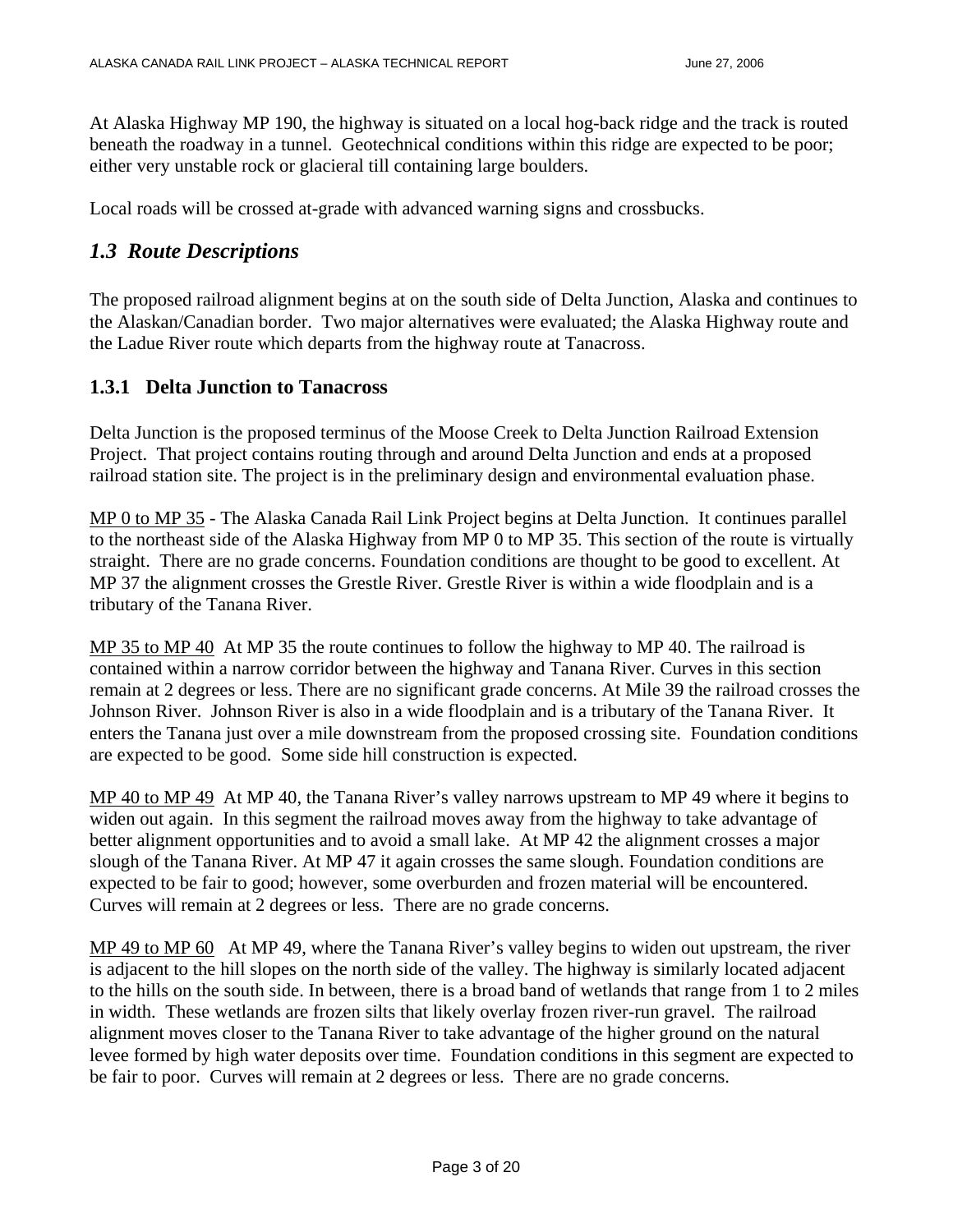This segment of the alignment will bypass the community of Dot Lake. Dot Lake is a small community on the Alaska Highway of about 25 people. It began as a work camp, known as Sears City, during the construction of the Alcan Highway during WWII. A small train stop shelter could be built where the alignment joins the highway, approximately 5 miles to the south or the rail alignment could be modified to bring the tracks to within one mile of the community. The wishes of the Dot Lake community would have significant influence regarding any modification.

MP 60 to MP 75 At MP 60 the proposed alignment turns and proceeds almost due south for nearly 5 miles where it again joins with the Alaska Highway. It then parallels the highway for nearly 2 miles where it again veers away in a southeast direction for over 4 miles. The route then turns toward the south for over 4 miles where it crosses the Robertson River at MP 75 and again joins the highway. The Robertson River crossing is a little more than a mile above its confluence with the Tanana River. As with previous rivers, Robertson River is located in a wide flood plain. Curves remain at 3 three degrees or less. There are no significant grade concerns. Some full cuts and side hill cuts will be necessary. Foundation conditions are expected to be from fair to good.

MP 75 to MP 85 In this segment the railroad alignment remains adjacent to the highway and the Tanana River valley becomes a canyon less than a mile wide before widening again beyond MP 85. Proposed curvature remains at 3 degrees or less. Short grades between 1 and 1.5 percent are anticipated. Most of this segment of track will be in full or side hill cut. Foundation conditions are expected to be good.

 MP 85 to MP 98 In this section the railroad deviates from the highway between MP 86 and MP 90 for terrain features. Beyond MP 90 the railroad alignment is parallel the highway. The junction between the Highway route and the Ladue River route is located at MP 98. All curves within this section are 3 degrees or less. There are no significant grade concerns. Foundation conditions are expected to be good to excellent.

The community of Tanacross is located at MP 98. A small train station will be needed to serve Tanacross.

## **1.3.2 Tanacross to Alaska Canada Border (Highway Route)**

The community of Tanacross is a small community of approximately 150 people. It is located just off the Alaska Highway. The community has a 5000 foot paved runway that was built during WWII as an emergency airport for military aircraft flying to and through Alaska. Because of the good foundation conditions in the area, the airport is still in good shape although the paved surface has deteriorated but is still very useable. A rail link with this community's airport and highway access creates economic potential. Natural resources to be exploited include timber, mining, agriculture, and tourism.

MP 98 to MP 109 This section of alignment connects Tanacross with Tok, also a small community located at the junction of the Alaska Highway and Tok Cutoff Highway. At MP 98 the railroad alignment crosses the Alaska Highway using a pipe under crossing. After crossing the highway the railroad continues heading away from the highway for about 2 miles where it turns and then remains parallel to the highway for approximately 8 miles. There it intersects the Tok Cutoff Highway at MP 109. A pipe undercrossing is scheduled for the Tok Cutoff Highway, (rail under highway).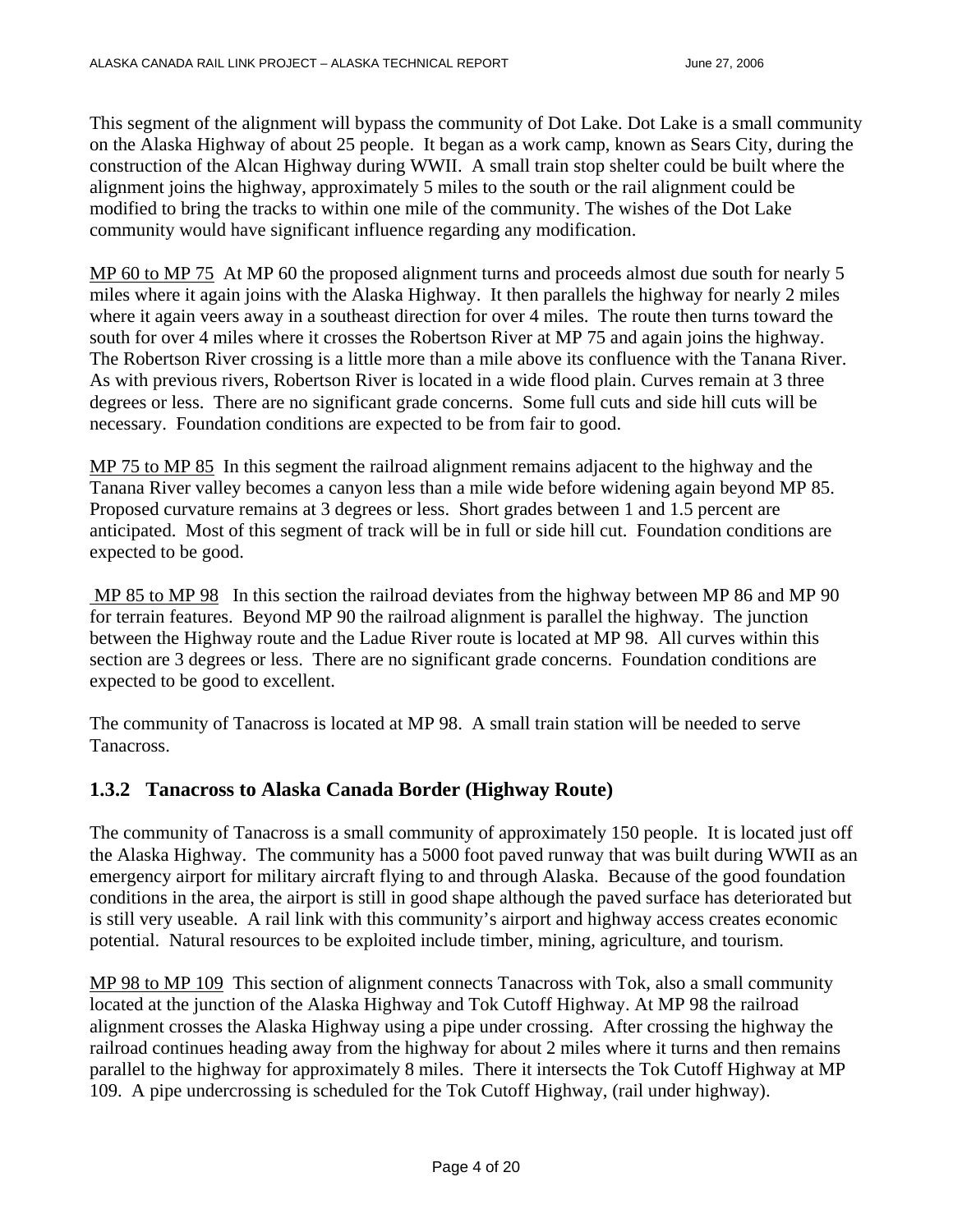Tok is a local unincorporated community with a population of about 1,500. Its center is located at the intersection of the Alaska and Tok Cutoff Highway. Tok was established in 1942 as an Alaskan Road Commission construction and maintenance camp for the Alcan Highway. It has served as the 'Gateway to Alaska' since 1942 and served as a US Customs station until 1971. A small train station will be needed to serve Tok.

Four miles of this segment is located on, what may be, section line right of way. Foundation and grade conditions are excellent within this segment. Most, if not all, of the route construction is expected to overlay the natural ground.

MP 109 to MP 119 This segment of the alignment lies between the Tok Cutoff Highway and the Tanana River MP 119. At MP 114 the alignment crosses the Little Tok River. Foundation conditions are expected to be good. However, the meandering course of the Little Tok River suggests that some overburden, permafrost, and wetlands will be encountered. Curves in this segment do not exceed 1 degree. Vertical alignment poses no problems. Most, if not all, of the route construction in this segment is expected to overlay the natural ground.

Most of this segment is also located on what may be section line right of way.

Tanana River to Alaska Canada Border Overview Once the Tanana River is crossed at MP 119 the route encounters conditions which are very dissimilar from those conditions found between Delta and Tok. Here, the Alaska Highway has been constructed along the dividing line that is flanked to the north by a geological formation that consists of medium mountainous terrain extending north to the Yukon River. To the south, geological conditions consists of a river delta hosting numerous lakes, meandering streams and wetlands. Foundation conditions throughout this route are expected to be consistently fair to poor. Permafrost in silts and sands will be prevalent.

Material sources within the delta will contain mostly sands. Material sources located in uplands are expected to yield fair to poor quality shist and decomposed granite. Decomposed granite was used extensively between the Tanana River and border to surface the original Alcan highway built during WWII. It made for a smooth driving surface that held up well at the time.

Developing technology as well as research for new methods and embankment over soil conditions found in this section of the project hold promise of stronger and more stable road beds. If possible, and time permits, research and testing of these and other materials and methods, should be accelerated.

A segment by segment description follows:

 MP 119 to MP 133 This segment of the alignment crosses over the Tanana River and closely follows the Alaska Highway alignment and ends at Midway Lake. The alignment is located on the southern side of the Alaska Highway. The horizontal alignment contains numerous 3 degree curves. Vertical alignment is not expected to pose significant problems. Slight to medium sidehill cuts are anticipated throughout this segment. Most areas will require separation fabric to assist in stabilizing the track embankment.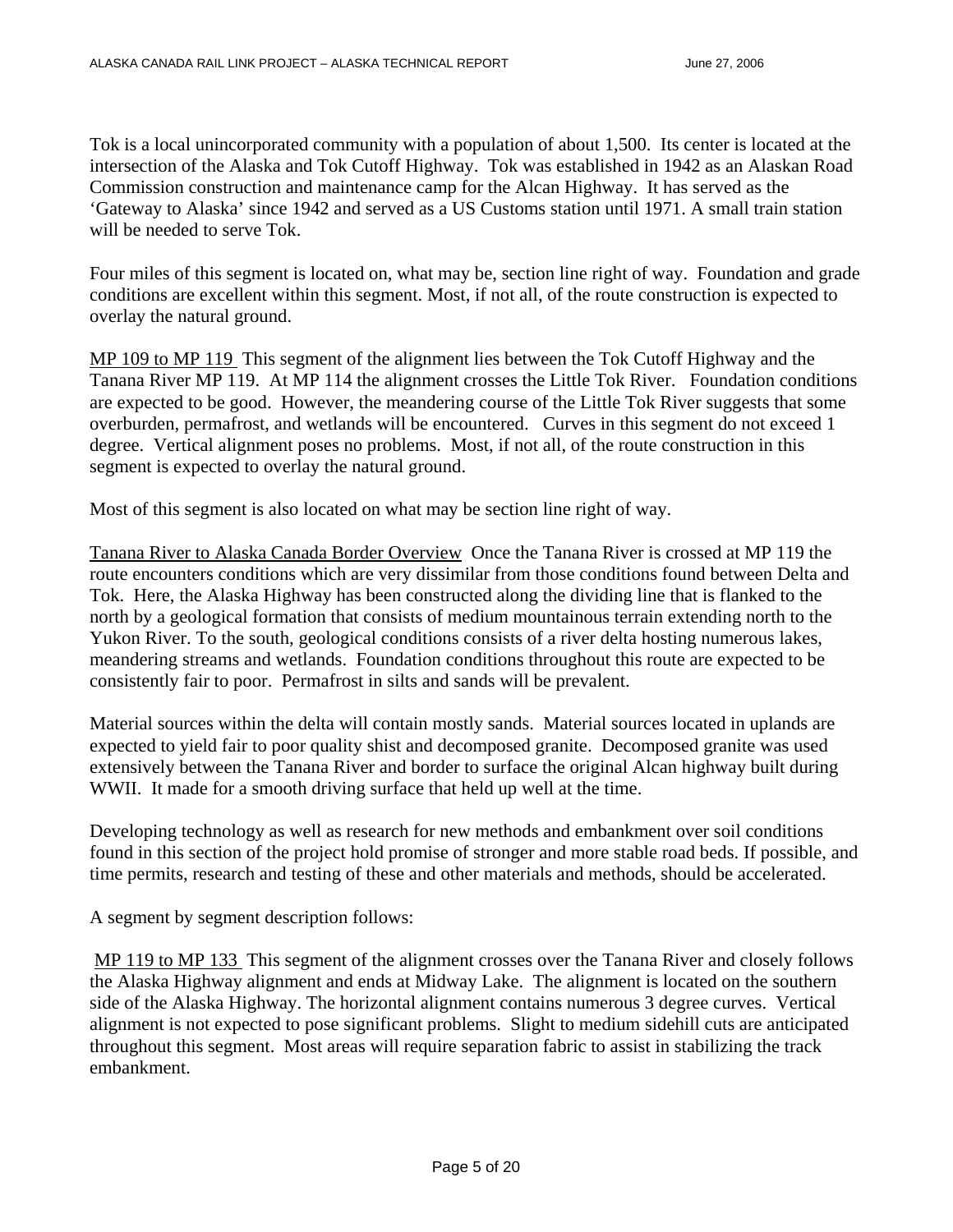At Midway Lake, location of the railroad is confined to the space between the highway and lake shore. Encroachment into the highway right of way will likely be necessary.

MP 133 to MP 160 The segment between Midway Lake and MP 151 is similar in all respects to the previous segment. However, the segment between MP 151 and MP 160 poses the most engineering challenges within the entire Alaska Highway alternative. Between MP 151 through MP 152 the alignment traverses through a rock knob that protrudes into the Tanana River. Because the rock contained in the knob has withstood river erosion, suggests that material from the knob would be a unique source of construction material that may qualify for rip rap. There will be a significant demand for bank protection from the Tanana River, both up and down river from this site. In particular, bank protection will be needed at MP 148; MP 158; and MP 160. Additional bank protection for the highway may be needed between MP 153 and MP 155. The railroad alignment crosses the highway at MP 153 then back again at MP 160. Between these two MPs the railroad will be immediately left of the highway when driving towards the border. This segment of alignment will require a significant side hill cut and some highway reconstruction as well. All curves remain at 3 degrees or less and vertical alignment is not expected to pose significant problems.

At MP 156 the Nabesna and Chisana rivers join to form the Tanana River. This junction of rivers poses a significant hydrological concern because of it's proximately to the highway and the proposed railroad alignment. The Chisana River flows parallel to the road and rail alignment, but the Nabesna River flows at right angle to the Chisana River directly into the highway and proposed rail alignment.

While this segment poses engineering challenges, none are insurmountable; adequate quantities and quality material is available within the immediate area, minimum design criterion can be maintained. Alternatives to build this section would require relocating the highway further into the hillside and keep the railroad on the river side.

MP 160 to MP 176 At MP 160 the alignment crosses back under the highway and continues to closely follow the Alaska Highway. In situ terrain and geotechnical conditions are similar to the section between the Tanana River crossing and Midway Lake. There is only one 3 degree curve in this section. All others are 2 degrees or less. Grades are anticipated to vary between 0 and 1.5 percent resulting in a rolling grade. There will be overlay; sidehill cuts; and full cut sections within this segment. Most areas will require separation fabric to assist in stabilizing the track base.

At MP 160 the railroad will also cross the Northway access road. Northway is a small community located nine road miles off the Alaska Highway. The population of Northway is about 100. Like Tanacross, Northway was established around 1942 when the military constructed a runway to support military aircraft flying to and through Alaska. Unlike Tanacross, the Northway airport is noted for its poor runway condition. At the time of construction, sand was the only material available in the vicinity. Sand was use for both the runway base and pavement. It was heavily damaged by the November 3, 2002 Denali Fault earthquake. The Northway airport serves as a Port of Entry for light aircraft flying to Alaska.

The Railroad crossing Northway's access road will an at-grade crossing with crossbucks. A small railway shelter has been scheduled at this location for Northway residents.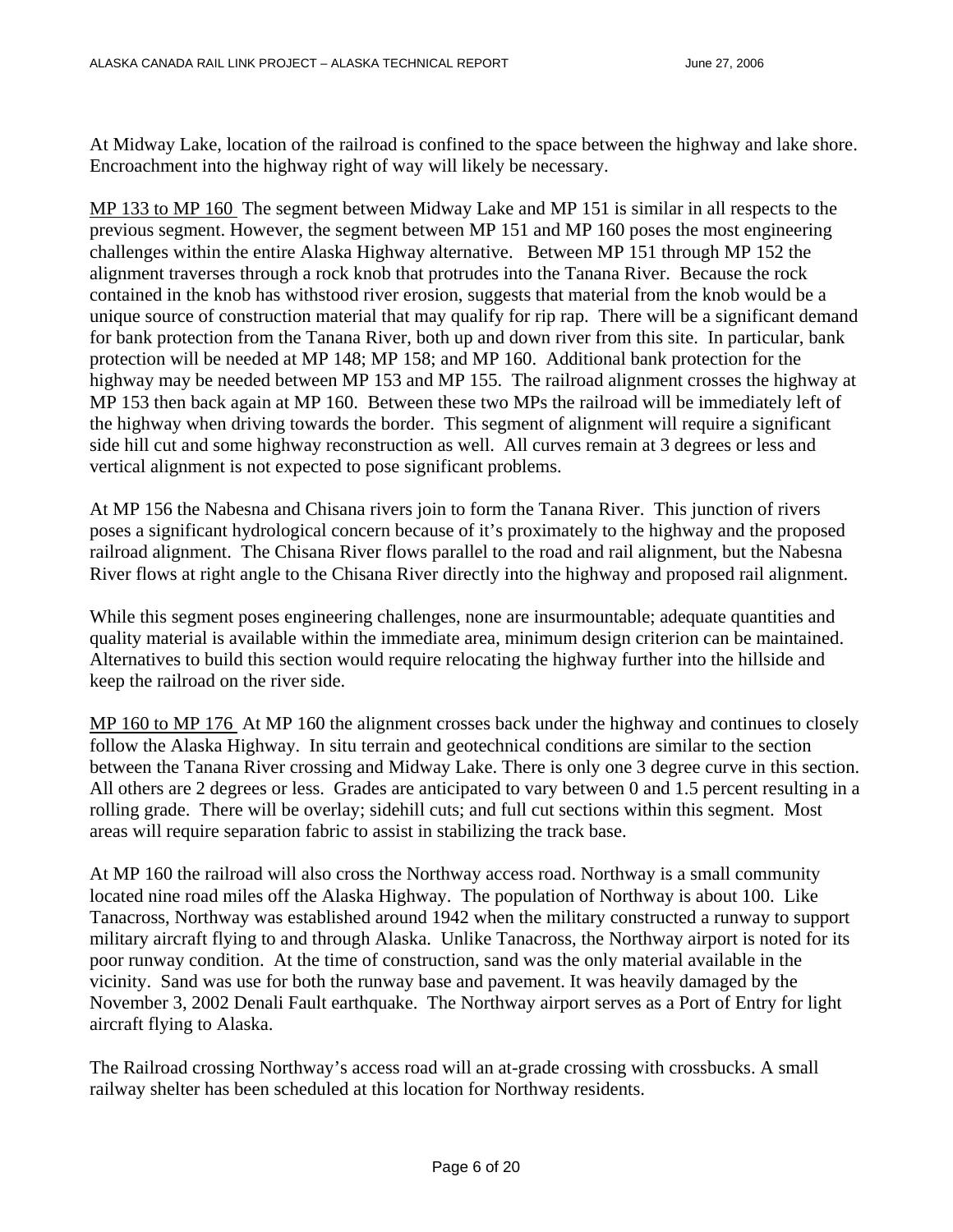At MP 173 the alignment again crosses the Alaska Highway. Relocating to the northern side of the highway avoids some adverse terrain features on the southern side and provides for a better crossing of Gardiner Creek at MP 176.

MP 176 to MP 184 After crossing Gardiner Creek the alignment remains on the northern side of the highway until MP 178 where it crosses the highway again and continues on the southern side. At MP 180 the alignment again crosses the highway to take advantaged of gentler terrain. It remains on the northern side to MP 184 where it crosses back to the southern side.

The highway and proposed railroad alignment traverses ancient glacier moraines covered by wind blown silt causing rolling terrain and deep incised streams. The resulting jumbled geology is the reason the railroad alignment switches from one side of the highway to the other several times in this segment. The railroad needs to be on the side that offers the best alignment and grade conditions to remain within design criteria. Highways design criteria are much more flexible in such terrain.

Poor foundation conditions are expected to prevail throughout this section. In situ material is expected to silty, sandy gravels with large boulders. Foundation conditions will vary from the considerable cut and fills that will be necessary to maintain both desired horizontal and vertical alignments.

MP 184 to MP 198 After crossing back to the southern side of the highway at MP 198, the railroad alignment moves away from the highway for as much as a mile and a half before it returns and crosses under the highway at MP 191. After crossing to the northern side of the highway the alignment moves away to the north where it crosses the border approximately 3 miles north of the highway.

Geotechnical conditions in this section differ somewhat from that of the previous section. It traverses the lower foothills of the higher mountain range to the north. The highway takes a higher and more direct route through this area. At MP 191 the highway is situated on a hog back ridge connecting two higher hills. The railroad alignment has been routed through the ridge via tunnel under the highway.

There are no realistic alternative to this tunnel if horizontal and vertical criteria are to be maintained. It would take a significant deviation from these criteria to avoid it and maintain the proposed routing.

An alternate routing extending to the south has been considered but has been dropped from further consideration at this time, for the following reasons:

- It would encroach approximately 7 miles into the Tetlin Wildlife Refuge;
- It would add up to 20 miles of track in the refuge;
- It would require a deviation from the desired criteria as both 4 and 5 degree curves would be necessary
- The alignment would traverse extremely poor foundation conditions.

Further analysis will be forthcoming on this possible alternative to better document the adverse conditions.

The proposed tunnel will be approximately one half mile in length. Rock conditions are expected to be poor and unstable. Consequently, the estimated cost of this tunnel includes lining for its entire length.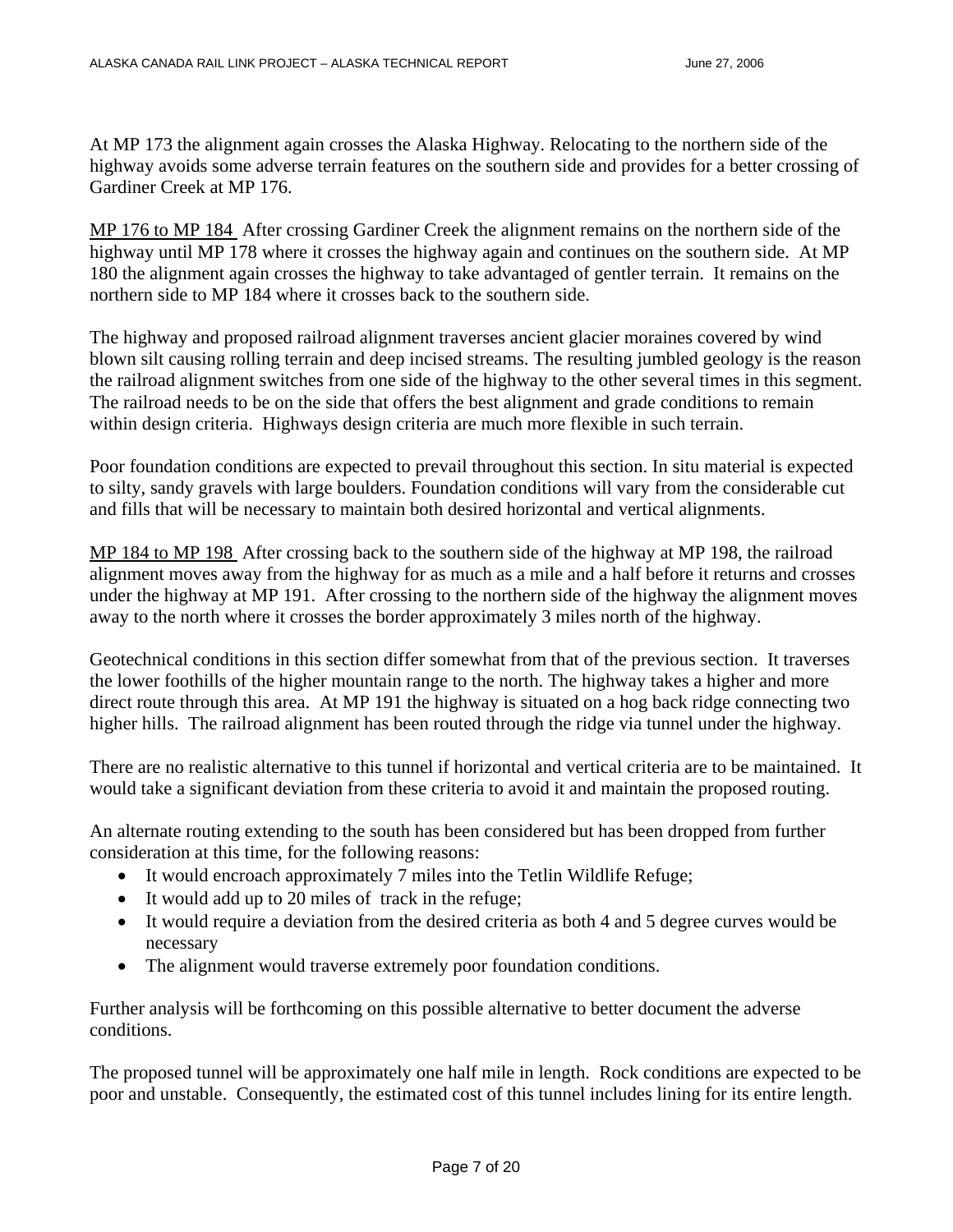As previously noted, the proposed railroad routing remains well north of the highway after crossing under it. The northern routing avoids approximately 4 miles of wetlands that the highway crosses. The highway suffers major deformation in this area and requires constant maintenance attention.

The proposed ending point of this alignment is subject to modification to match alignments on the Canadian side of the border.

#### **1.3.3 Tanacross to Alaska Canada Border (Ladue River Route)**

The Ladue River Route alternative separates from the highway route at the community of Tanacross. A description of the Tanacross community was provided in Section 1.3.2. As noted, a small railroad station has been planned for the community.

MP 98 to MP 120 After reaching Tanacross the Ladue River route remains on the northern side of the Alaska Highway rather than crossing it as the highway route did. This alternative, as presented avoids all crossings of the Alaska Highway. However, the railroad will cross the Tanacross Village Road. An underpipe crossing has been planned for this road.

After leaving Tanacross the alignment continues parallel the Alaska Highway until reaching Tok at MP 109. At MP 113 the alignment crosses the Little Tok River. Foundation conditions are expected to be good. The alignment passes to the north of Tok and then turns in a northerly direction until reaching the Tanana River where it crosses the river and turns to the southeast and begins climbing at maximum grade towards the headwaters of the Ladue River.

Both Tanacross and Tok are located on a vast delta with excellent foundation conditions. Thus there is ample opportunity to make changes to the alignment to accommodate input from these communities regarding the final alignment and location of service facilities.

MP 120 to MP 131 This is the most onerous section of the Ladue River alternate. The grade begins at the east bank of the Tanana River at elevation 1650 msl and climbs to the headwaters of the Ladue River, elevation 2550 msl. The alignment must sustain a 1.5 % grade for the entire 11 miles in this section to achieve this 900 feet change in elevation. The route selected, is a combination of the many routes reviewed and appears to provide the minimum distance needed to achieve the 900 feet change in elevation. There are four, 4 degree curves within the section. These exceed the desired 3 degree maximum curve criteria. While the sustained grade is assumed to be 1.5 percent, there will no doubt be short stretches that will exceed 1.5 percent. Trestles will be needed in this section.

AT MP 127 the railroad crosses the Taylor Highway. As with other highways this crossing can be separated using an under crossing pipe.

A siding will be needed at the top of this grade to accommodate longer freight trains heading towards the border. This will complement a proposed track yard in Tok as extra engines can be used to pull this grade, an 18 mile run from Tok. More information regarding sidings is contained in paragraph 1.5.2 Sidings.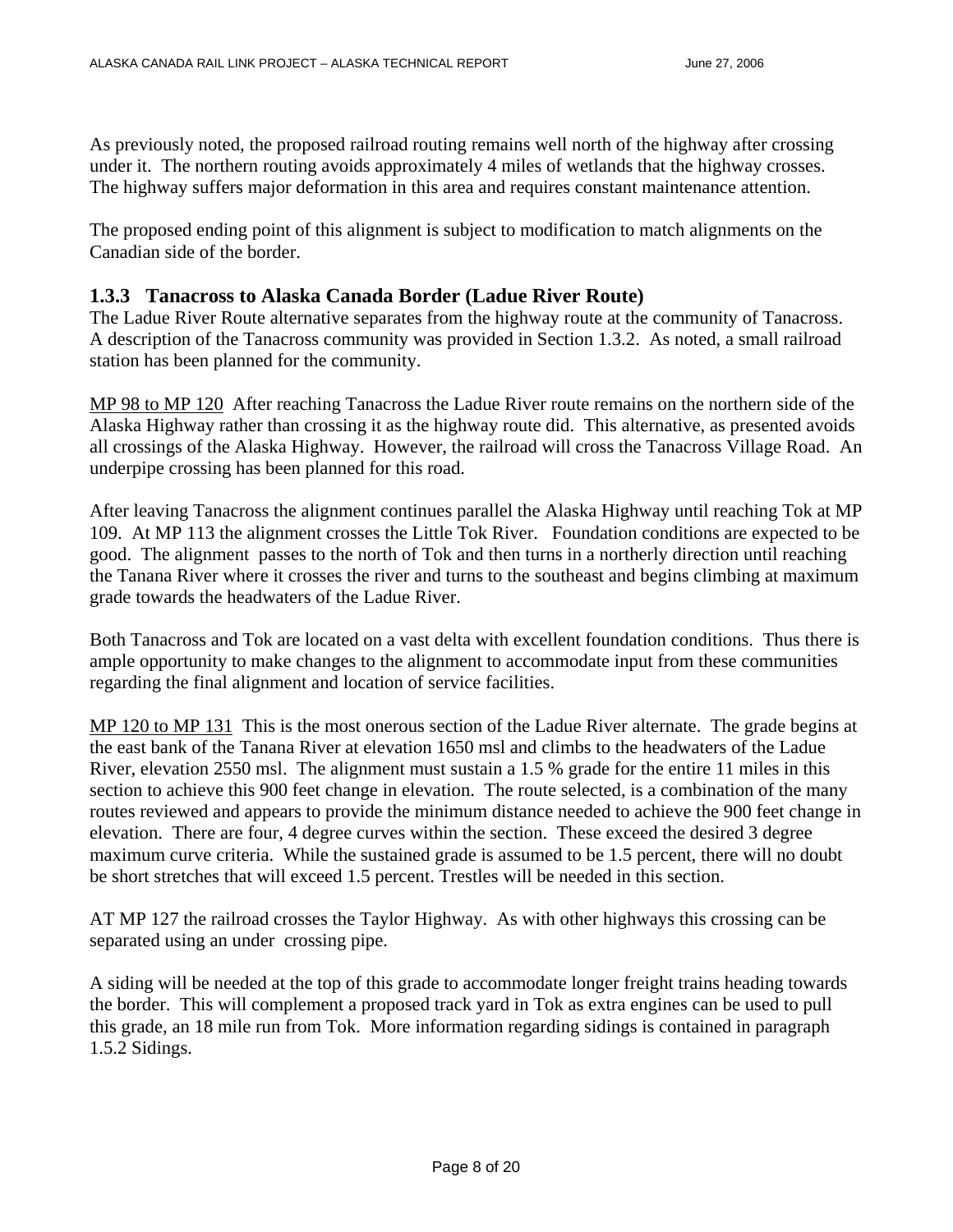MP 131 to MP 147 This section of the Ladue River alternate maintains an alignment that favors the southern-facing side of the Ladue Canyon. There are several advantages of maintaining southern exposure:

- Foundation conditions are generally drier;
- Spring melting occurs sooner;
- Back slopes are less likely to ice rich material that flows when thawed;

Locating the alignment up slope also lowers the flood risk. However the avalanche risk is increased.

Foundation conditions are anticipated to be fair to good. Curves in this area do not exceed 3 degrees and vertical alignment can be sustained at or below desirable criteria.

MP 147 to MP 166 The first portion of this segment, between MP 147 to MP 151 is located in a narrow part of the Ladue Canyon. A short tunnel may be required at MP 150; however a large cut to avoid the tunnel is suggested, in order to take advantage of the excess material.

Bridges over the Ladue River will be required at MP 148 and MP 149.

The Ladue River begins to meander within the confines of the canyon in this alignment segment. Also, foundation conditions in the valley bottom begin to deteriorate and become progressive worse in both Alaska and Canada. The valley bottom was once the bed of glacial lakes that occurred when glacial runoff encountered natural dams that backed silt laden waters nearly to the headwaters of the Ladue River. The bed is composed of glacial silt and clay laden settlement which becomes greater in depth as the river progresses downstream.

Eventually, the lake found an outlet flowing into the Yukon River. The sedimentary lake bed remained. On one hand the bed provides a gentle grade from its headwaters through out Alaska and well into Canada. On the other hand, the uniform silt and clay deposits provides a 'worse case' scenario to construct on and is especially venerable to seismic activity.

MP 166 to MP 190 The South Fork of the Ladue River joins the Ladue River at MP 166 resulting in an order of magnitude increase in flows from the combined drainage areas. Here, the Ladue valley is littered with oxbow lakes created from the meandering streambed. Foundation conditions in the valley bottom are expected to be poor. As with previous sections the alignment is situated on southern exposed slopes as much as possible.

The alignment crosses the Ladue River at MP 181; MP 183; and MP 186. The Ladue River Alternative crossed the border into Alaska at MP 190.

## *1.3.4 Drainage & Bridges*

This Chapter provides the reader with assumptions used to calculate the approximate costs to construct at bridges and culverts for both the Alaska Highway and Ladue River routes from Delta Junction, Alaska to the Canadian border.

## **1.3.4.1 Basis of Estimate**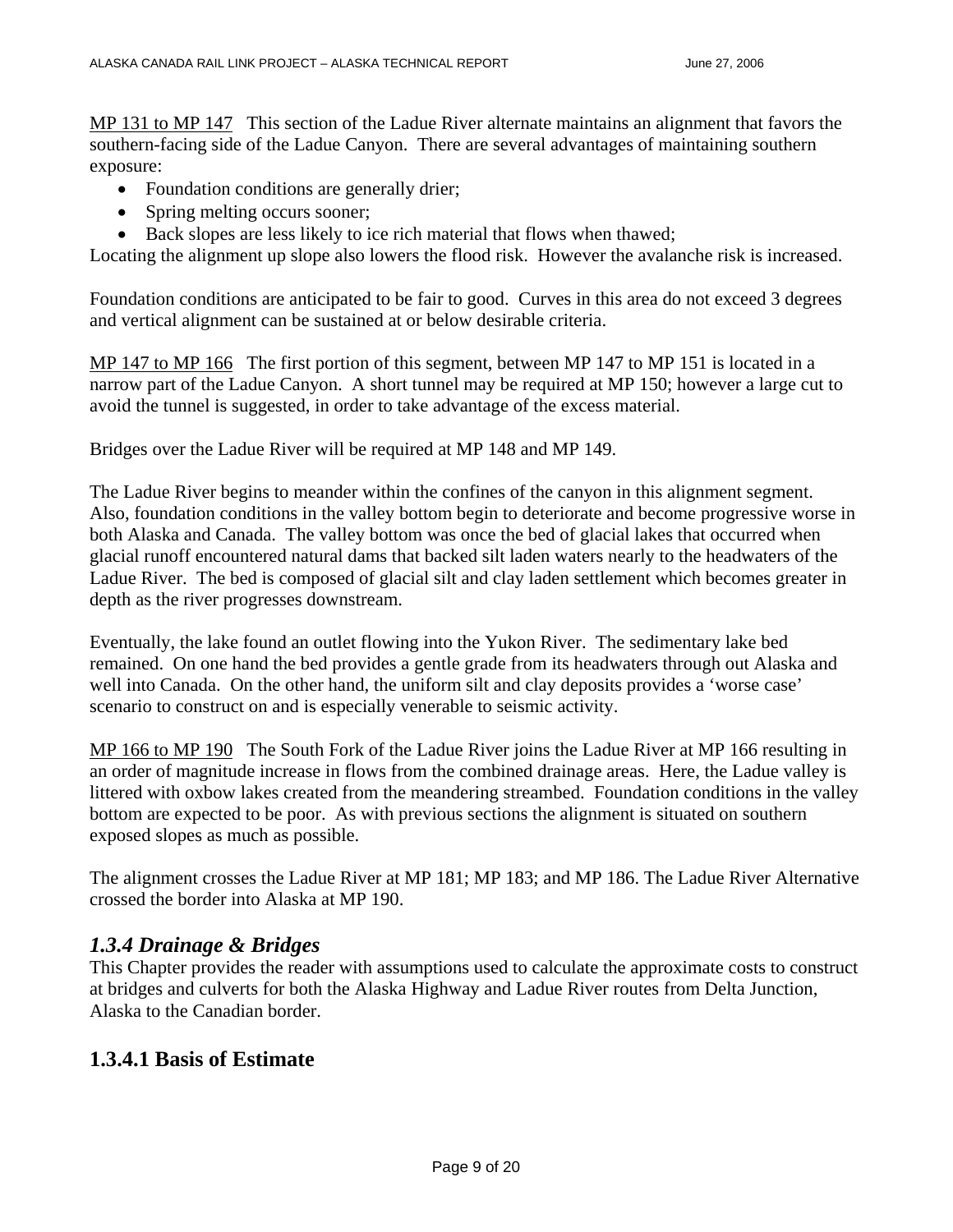Bridge costs at various locations in the U.S. and Alaska were gathered and adjusted to equivalent Alaska costs. Data included cost and type of superstructure, substructure, and abutments. Mobilization, fill, and contingency costs are included in all cost estimates.

 Alternative railroad bridge types were investigated for a given crossing. This information was used as a basis for selecting the most economical bridge structure. For example, bridge span vs. pier height was examined. Economics are based on:

- Historical data from highway bridges previously constructed in Alaska.
- Costs for railroad bridges constructed recently in other states.

Highway bridge costs were provided by the Bridge Design Section of the Alaska Department of Transportation and Public Facilities (AKDOT&PF). Costs for railroad bridges were provided by Tom McCune at HDR Engineering. The HDR railroad bridges were located in Kansas, Colorado, Washington, North Dakota, and Iowa. Costs for each were geographically corrected to Fairbanks, Alaska. Additional information related to the costs of railroad bridges were supplied by W.G. Byers at the Burlington Northern and Santa Fe Railway.

## **1.3.4.2 Design Criteria**

Railroad bridges will meet the current AREMA standards. This standard has a provision that railroad bridges be designed to carry Cooper E80 loading, a much heavier load than the highway load. Subsequently, economical spans in railroad bridges are shorter than the spans for highway bridges.

Costs are based on a single track located on the bridge centerline. In this study, the bridge deck is assumed to be 18-ft wide between curbs, and the substructure pier caps and abutments widths were sized to match the width of the superstructure. Bridge costs are based on prestressed Bulb-Tee(s) with spans up to 100-ft or Steel plate girders with spans approximating 150-ft. The expected costs are nearly the same.

A pier height of 20 feet was used as the base height to approximate substructure costs. The most economical spans are between 45 and 50 feet for railroad bridges and about 130 feet for highway bridges. While short span railroad bridges are cost effective, the accumulation of debris and ice damage precludes spans shorter than 100 ft. Special design considerations for these crossings are:

- Use a superstructure width of 18-ft between curbs
- 24ft wide pier cap, 3 column pier, solid breast wall or round piles as pier columns
- 24 ft wide abutment with 8 H piles
- Each site is to be designed for a major seismic event. Design details should be included to prevent the superstructure from sliding off of the supports.
- Clearance between high-water and the superstructure should be 10 feet.
- Creeks and Rivers may be wide and braided or narrow and deep. Flows may leave large deposits of trees and debris. During spring thaws, large chunks of ice may impact the piers. Debris, ice and earthquakes my induce large forces Thus, the design criteria is: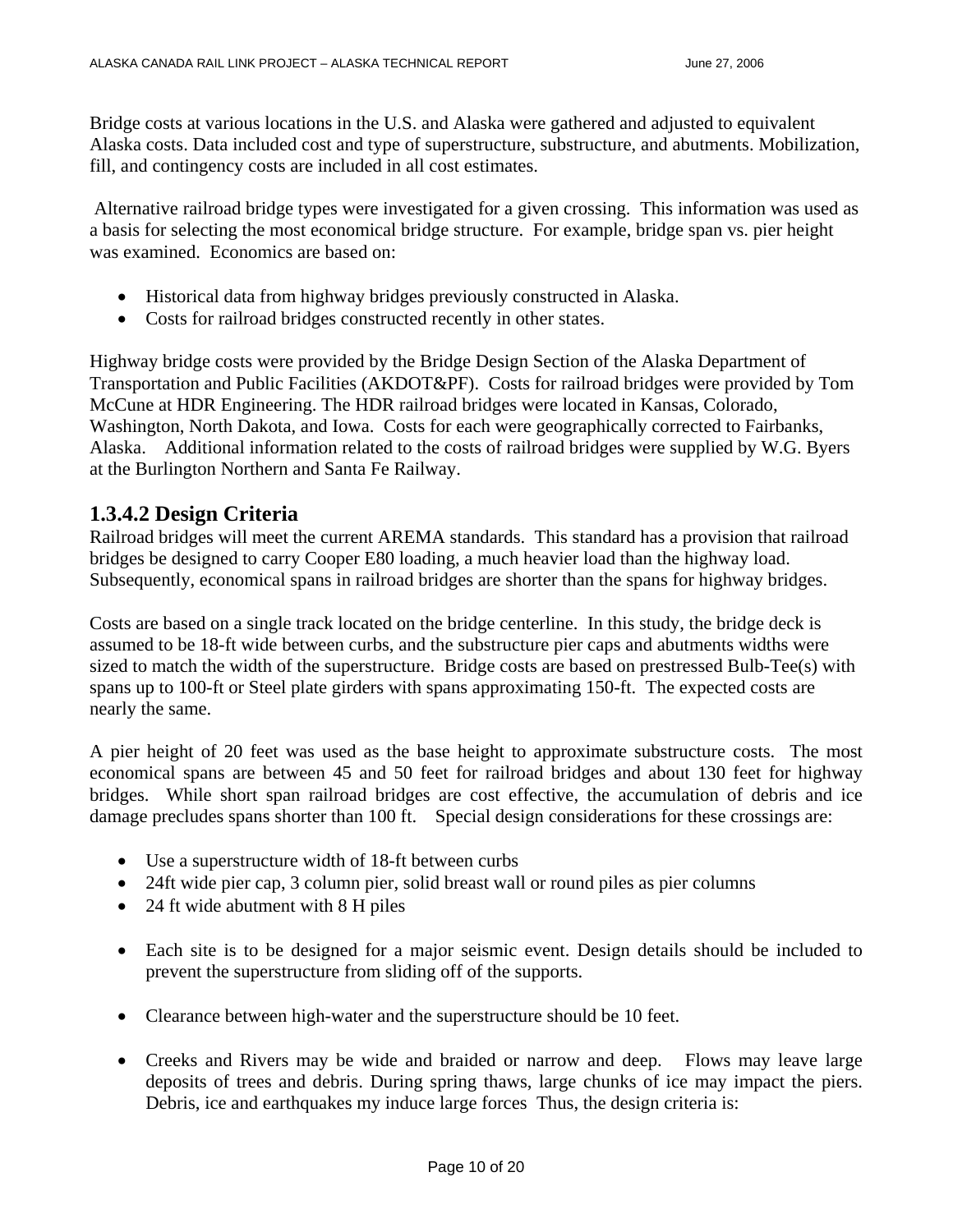- o If possible, the minimum span will be 100-ft.
- o Piers are to be armored to resist forces from ice flows and floating debris.
- o It is recommended that the piers have a solid breast wall. This would help prevent trees and ice from wedging around the pier structure.

## **1.3.4.3 Alternative Routes**

The assumptions used to estimate the costs of bridges and culvert crossings are presented herein. The number of bridges and culverts for the Alaska side of each route is discussed below. The Alaska Highway route is 198 miles long and the Ladue River Alternative is 190 miles long.

## **1.3.4.3 Structural costs**

Costs at each bridge crossing are assumed to be a combination of the bridge structure, bridge approaches and stream protection. The structure costs are approximated as a unit cost foot times the bridge length. These costs are affected by the bridge width, span, subsurface conditions, location, material sources, and hydraulic considerations. Further the purpose of this study, costs for each bridge crossing is based on:

- 18-ft wide deck between curbs (overall width is 21-ft)
- pier caps and abutment widths are sized to match
- 10 –ft vertical clearance between high water and under side of the bridge
- A 0.25 mile approach at each abutment
- 100 yards of scour protection (riprap) upstream and downstream at each river bank.

#### **1.3.4.4 Hydraulics**

.

Waterway openings were selected to meet FHWA hydraulic design criteria. These provisions require a minimum bridge opening to be based on a flood with a 100 year return period or 500 year design period. Since there was no site specific hydraulic data available for this analysis, hydraulic data used to design nearby bridges on the Alaska Highway was used.

Other design criteria used include:

- A 2 foot clearance between design high water and bridge superstructure is considered minimum.
- Except where debris accumulation is minimal, bridge spans shall be no less than 100 feet.
- A solid web pier is the preferred alternative.

## **1.3.4.5 Geotechnical Subsurface Conditions**

No subsurface investigations were made. Nor were any significant subsurface data available. Bridge estimates assumed that foundations would be similar to that found elsewhere along the Alaska Highway.

# **1.3.4.6 Height Restrictions**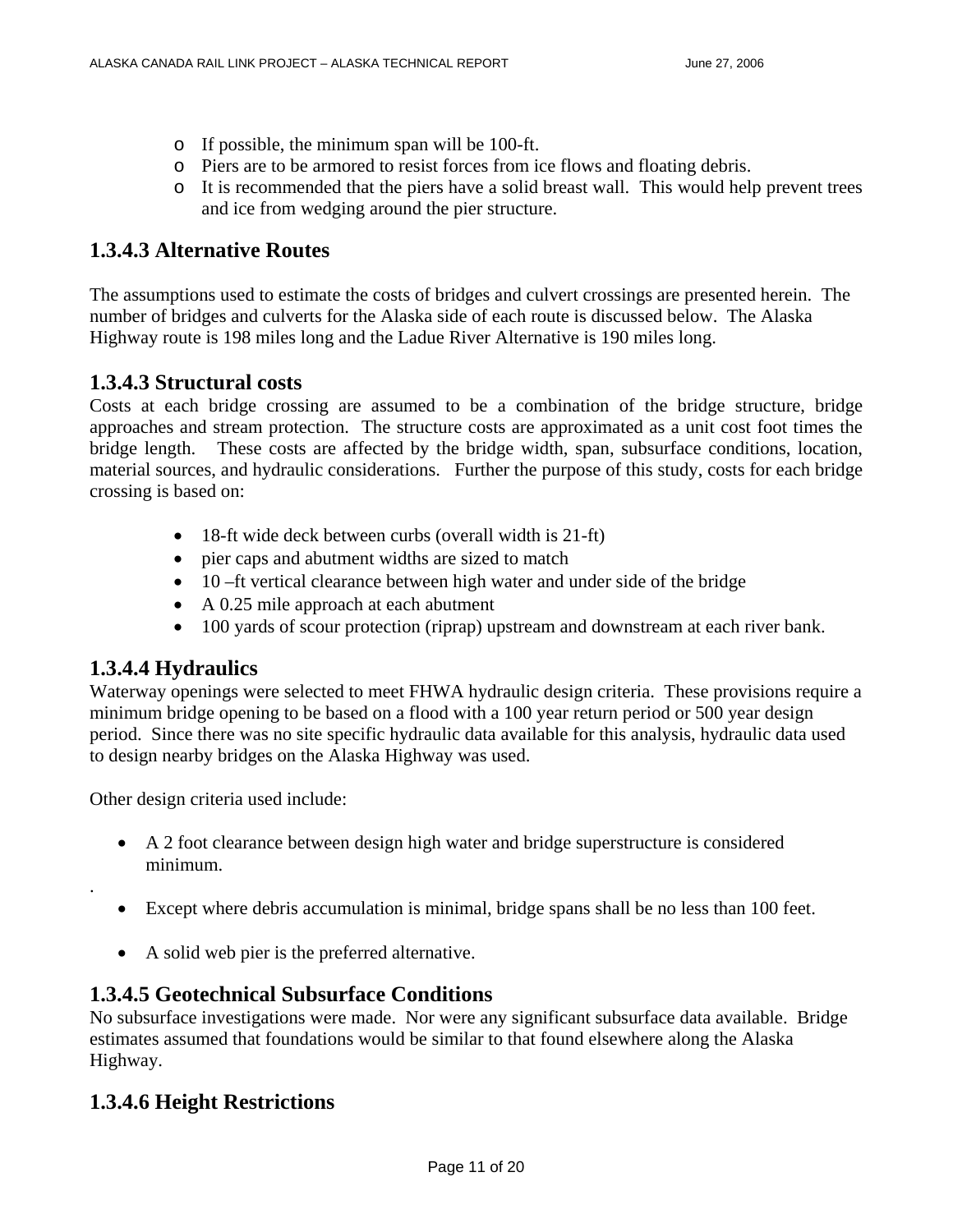A 10 foot clearance was assumed for evaluating possible pier heights. The height limitation was set to minimize possible build up of debris under the bridge under-carriage. The design height will be determined during permitting and input from the U.S. Coast Guard and their regulations.

# **1.3.4.6 Estimate Bridge Costs**

Costs for each choice bridge may be approximated using a simple unit cost based on the square footage of the bridge deck. These costs are presented in the following table.

#### **Table 1 Unit Bridge Costs**

| <b>Items</b>                                           | Width<br>(ft) | Cost per<br>sa ft | Cost per<br>ft |
|--------------------------------------------------------|---------------|-------------------|----------------|
| <b>Railroad bridges:</b>                               |               |                   |                |
| 18-ft deck; 24-ft caps, 20-ft piers; length > 500-ft   | 21            | \$600             | \$12,600       |
| 18-ft deck, 24-ft caps, 20-ft piers, length $<$ 500-ft | 21            | \$690             | \$14,490       |
| 18-ft deck, 24-ft caps, 20-ft piers, length < 500-ft   | 21            | \$700             | \$14,700       |
| These coate are to creat the huides atmostment         |               |                   |                |

These costs are to erect the bridge structure

At each bridge crossing, it is assumed that bridge approaches will add cost the project. A 0.25 mile length of approach is assumed at each end of the bridge. These additional costs are estimated at \$1M /mile. Thus, approach costs are \$500,000 per crossing.

At each bridge river crossing, riprap has been added for bank protection and pier protection. It is assumed that a 200 yard length of riprap is needed on each bank. The cost is estimated at \$45 per cubic yard. Costs of riprap for each bridge crossing are estimated at \$160.000.

**Example-** Consider a 550-ft long railroad bridge on this route. The bridge has a pier height of 20-ft. Calculations for the cost of this crossing are presented in the following table.

| <b>Item</b>             | <b>Calculations</b> | <b>Totals</b> |
|-------------------------|---------------------|---------------|
| Cost of structure       | \$12,600(550)       | \$6,930,000   |
| Approaches              | \$500,000           | \$500,000     |
| <b>Scour Protection</b> | \$160,000           | \$160,000     |
| Totals                  |                     | \$6,996,000   |

# **1.3.4.6 Estimate Culvert Costs**

The culvert costs presented herein were used for all crossings where the culvert was crossing an identifible stream. Costs for the smaller 24-inch and 36-inch drainage culverts are included with the track cost. Because of inadequate hydraulic data, it was assumed that the culvert costs will be the average of a box culvert (less than 50-ft wide) and a 57-inch x 36-inch galvanized pipe with head walls. Average costs for these two options are estimated at \$95,713.

## **1.3.4.7 Estimate**

The bridge and culvert costs do not include design costs. These additional administrative costs are provided for as part of the summary costs for each route. The costs for each route option are presented below.

Drainage investigations for this project have been divided into five distinct groups.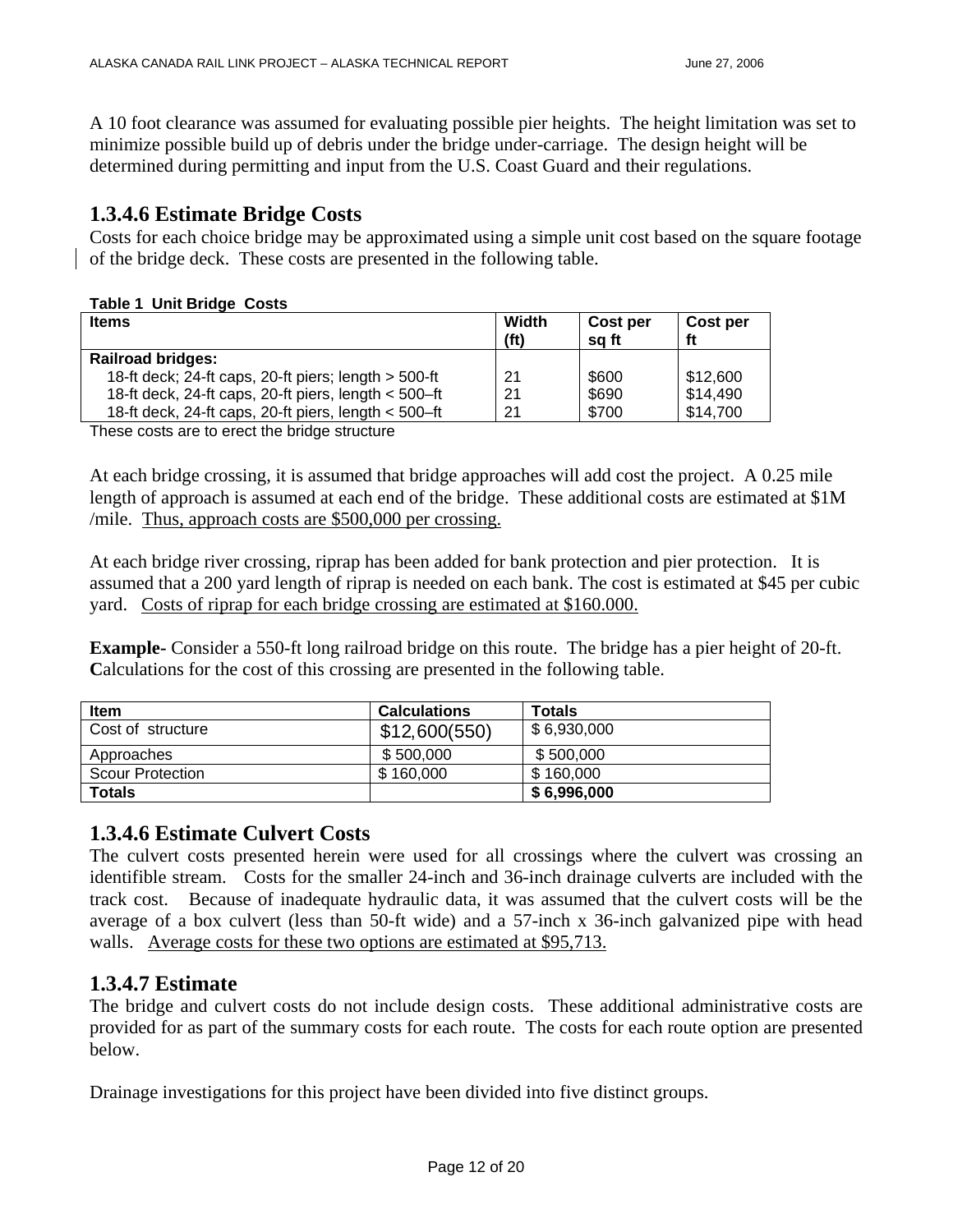- Bridges over major rivers, these are over 500 feet long.
- Bridges will be located over all other rivers and stream crossings. These bridges are less than 500 feet long.
- Bridges have pier heights exceeding 20 feet.
- Smaller drainage courses will have large pipes up to 6 feet in diameter with concrete headwalls. These drainage courses have been identified through topographical maps and aerial photographs.
- In addition smaller pipe sizes 36 and 24 inches in diameter are included for unidentified local drainage locations.

Additional costs were added for bridge approaches and bank protection.

#### Highway Route

Major Bridges are those over 500 feet in length, and with the exception of Grestle River, have piers over 20 feet high: They are located over the following named rivers:

| River                  | Length $(ft)$ | Estimated Cost (millions of dollars US) |
|------------------------|---------------|-----------------------------------------|
| <b>Grestle River</b>   | 1690          | \$22.0                                  |
| Johnson River          | 900           | \$13.9                                  |
| <b>Robertson River</b> | 1840          | \$27.7                                  |
| Tanana River           | 950           | \$14.6                                  |
|                        | Total         | \$78.1                                  |

Bridges less than 500 feet in length and piers less than 20 feet are located at the following river and stream crossings:

| Stream                | Length $(ft)$ |                 | Estimated Cost (millions of dollars US) |
|-----------------------|---------------|-----------------|-----------------------------------------|
| Sawmill Creek         | 140           | \$2.7           |                                         |
| Little Grestle River  | 200           | \$3.6           |                                         |
| Dry Creek             | 300           | \$5.0           |                                         |
| Johnson Slough        | 200           | \$3.6           |                                         |
| Johnson Slough        | <b>200</b>    | \$3.6           |                                         |
| <b>Chief Creek</b>    | 40            | \$1.3           |                                         |
| <b>Bear Creek</b>     | 80            | \$1.8           |                                         |
| Cathedral Rapid 2     | 70            | \$1.6           |                                         |
| Cathedral Rapid 1     | 70            | \$1.6           |                                         |
| <b>Yerrick Creek</b>  | 190           | \$3.4           |                                         |
| <b>Tok River</b>      | 240           | \$4.2           |                                         |
| <b>Beaver Creek</b>   | 80            | \$1.8           |                                         |
| <b>Gardiner Creek</b> | 110           | \$2.3           |                                         |
|                       |               | \$36.4<br>Total |                                         |

Bridges less than 500 feet in length and piers more than 20 feet are located at the following river and stream crossings:

Stream Length (ft) Estimated Cost (millions of dollars US)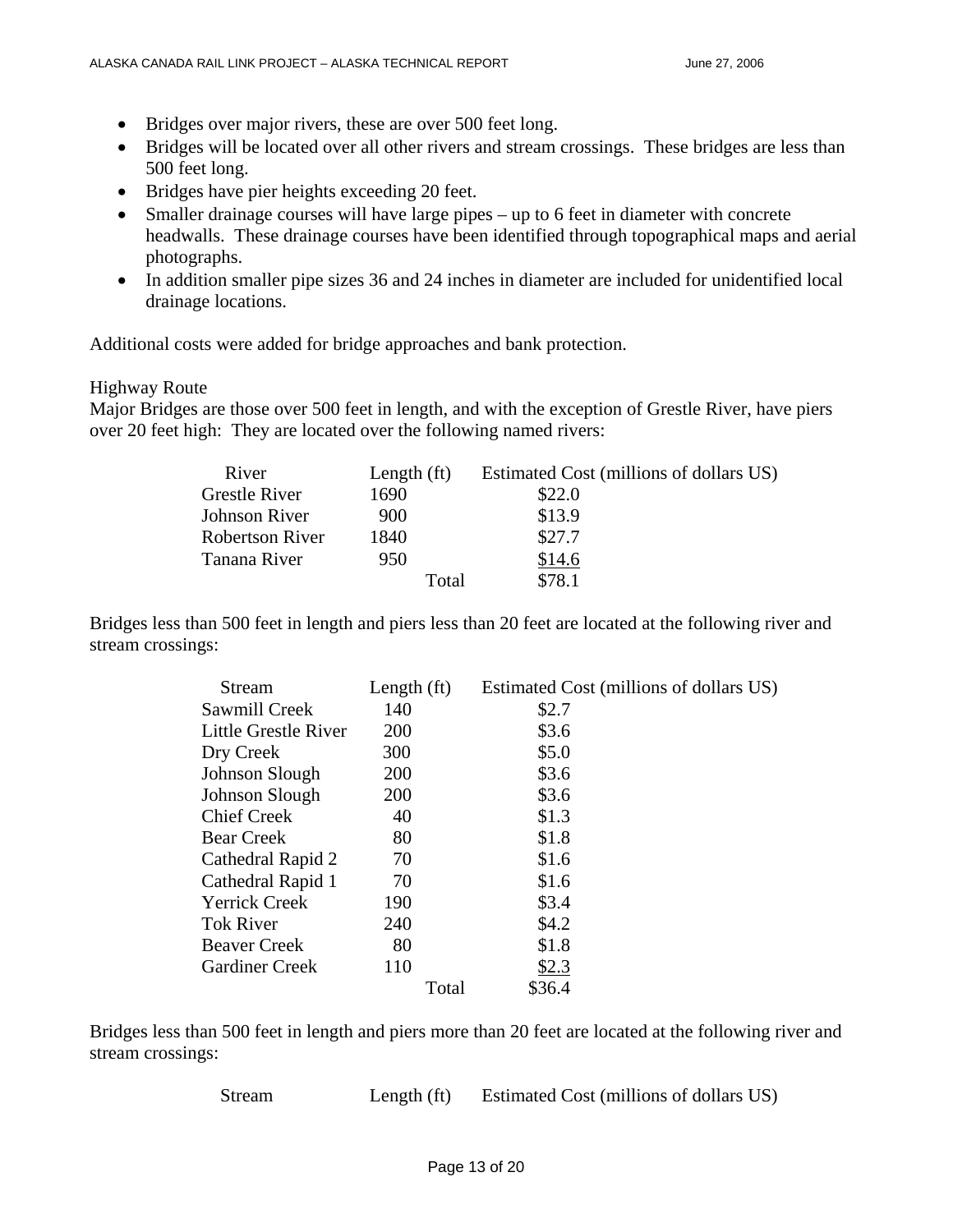| <b>Unnamed Slough</b>    | 150   | \$2.8  |
|--------------------------|-------|--------|
| <b>Unnamed Slough</b>    | 200   | \$3.6  |
| Sheep Creek              | 100   | \$2.1  |
| Cathedral Rapid 3        | 150   | \$2.8  |
| <b>Bitters Creek</b>     | 100   | \$2.1  |
| <b>Silver Creek</b>      | 100   | \$2.1  |
| 10 Mile River            | 100   | \$2.1  |
| <b>Sweet Water Creek</b> | 100   | \$2.1  |
| <b>Scotty Creek</b>      | 100   | \$2.1  |
|                          | Total | \$21.8 |

In addition to the above bridges, there are 68 identified small drainage courses that will require large diameter culverts with headwalls. These are estimated to cost \$95,700 each, for a total of \$6.5 million.

Total bridge cost for the Highway Alternate is estimated at \$142.9

#### Ladue Route

Major Bridges are those over 500 feet in length, and with the exception of Grestle River, have piers over 20 feet high: They are located over the following named rivers:

| River                  | Length $(ft)$ | Estimated Cost (millions of dollars US) |
|------------------------|---------------|-----------------------------------------|
| <b>Grestle River</b>   | 1690          | \$22.0                                  |
| Johnson River          | 900           | \$13.9                                  |
| <b>Robertson River</b> | 1840          | \$27.7                                  |
| Tanana River           | 950           | \$14.6                                  |
|                        | Total         | \$78.1                                  |

Bridges less than 500 feet in length and piers less than 20 feet are located at the following river and stream crossings:

| <b>Stream</b>        | Length (ft) | Estimated Cost (millions of dollars US) |  |
|----------------------|-------------|-----------------------------------------|--|
| Sawmill Creek        | 140         | \$2.7                                   |  |
| Little Grestle River | <b>200</b>  | \$3.6                                   |  |
| Dry Creek            | 300         | \$5.0                                   |  |
| Johnson Slough       | 200         | \$3.6                                   |  |
| Johnson Slough       | <b>200</b>  | \$3.6                                   |  |
| <b>Chief Creek</b>   | 40          | \$1.3                                   |  |
| <b>Bear Creek</b>    | 80          | \$1.8                                   |  |
| Cathedral Rapid 2    | 70          | \$1.6                                   |  |
| Cathedral Rapid 1    | 70          | \$1.6                                   |  |
| Yerrick Creek        | 190         | \$3.4                                   |  |
| <b>Tok River</b>     | 240         | \$4.2\$                                 |  |
|                      | Total       | \$32.3                                  |  |

Bridges less than 500 feet in length and piers more than 20 feet are located at the following river and stream crossings: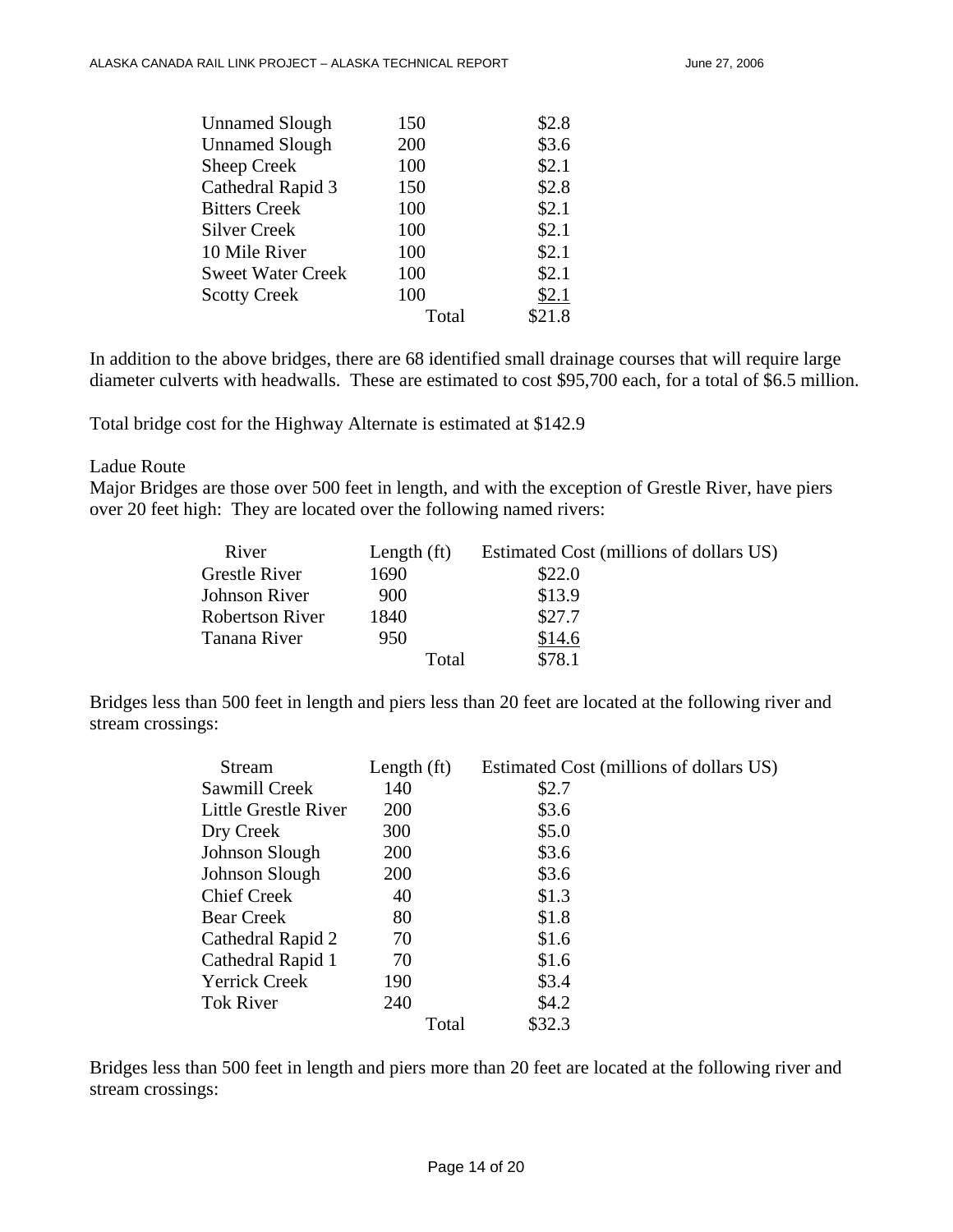| Stream                | Length $(ft)$ | Estimated Cost (millions of dollars US) |
|-----------------------|---------------|-----------------------------------------|
| <b>Unnamed Slough</b> | 150           | \$2.8                                   |
| <b>Unnamed Slough</b> | 200           | \$3.6                                   |
| Sheep Creek           | 100           | \$2.1                                   |
| Cathedral Rapid 3     | 150           | \$2.8                                   |
| <b>Unnamed Creek</b>  | 100           | \$2.1                                   |
| <b>Unnamed Creek</b>  | 100           | \$2.1                                   |
| <b>Unnamed Creek</b>  | 100           | \$2.1                                   |
| <b>Ladue River</b>    | 150           | \$2.8                                   |
| Ladue River           | 150           | \$2.8                                   |
| <b>Unnamed Creek</b>  | 100           | \$2.1                                   |
| <b>Unnamed Creek</b>  | 100           | \$2.1                                   |
| Chicken Creek         | 100           | \$2.1                                   |
| <b>Unnamed Creek</b>  | 100           | \$2.1                                   |
| Ladue River           | 200           | \$3.6                                   |
| Ladue River           | 200           | \$3.6                                   |
| Ladue River           | 250           | \$4.3                                   |
| <b>McArthur Creek</b> | 100           | \$2.1                                   |
|                       | Total         | \$45.3                                  |

In addition to the above bridges, there are 60 identified small drainage courses that will require large diameter culverts with headwalls. These are estimated to cost \$95,700 each, for a total of \$5.7 million.

Total bridge cost for the Ladue River Alternate is estimated at \$161.4 million.

## *1.4.0 Avalanches*

1.4.1 Avalanche Risk. There is little risk of avalanches on either route. The area has an average snow fall of 38.3 inches annually. In comparison, Fairbanks has over 60 inches and Valdez has nearly 330 inches.

The Alaska Department of Transportation and Public Facilities maintenance forces do not experience significant problems from avalanches in the area.

Some minor avalanching could occur in cuts with steep back slopes if left exposed. Such occurrences would not pose danger to life and limb but rather create maintenance headaches.

No funding has been included for snow sheds, avalanche diverters etc.

# *1.5.0 Sidings*

1.5.1 General. Three types of sidings have been provided for in the Alaskan portion of the railroad: Major sidings that are 13,250 feet long; Standard sidings of 7,250 feet long; and Maintenance of Way (MOA) and bad car setout sidings that are 2000 feet long.

1.5.2 Major Sidings. Two major sidings are being proposed for both alternative routes.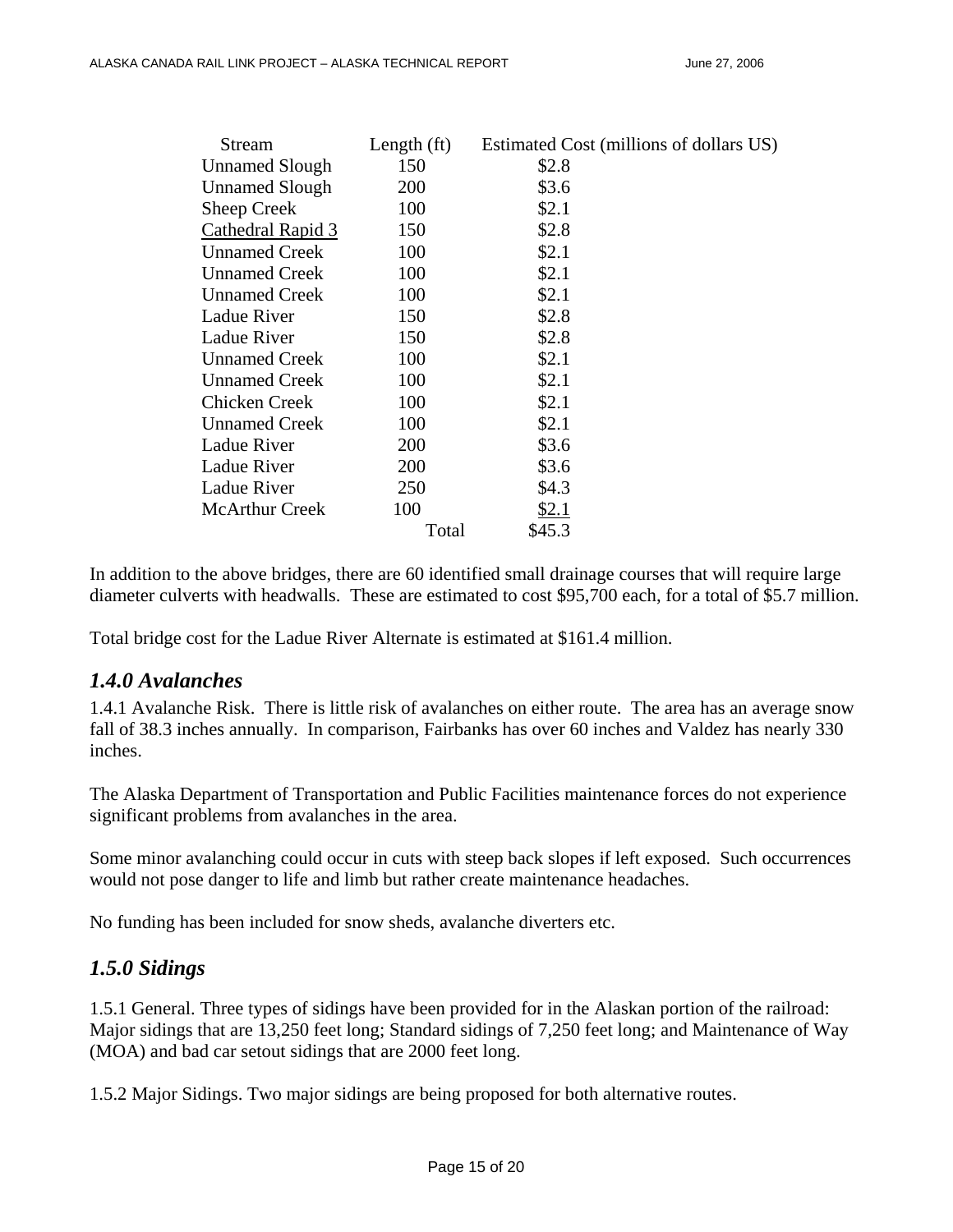A major siding has been located in the Tok or Tanacross area. Tok and Tanacross are separated by only a few miles and both have similar terrain features that include vast flat areas with good foundation conditions. They are located approximately 100 miles from Delta Junction and 200 miles from Fairbanks. It is the last very good site in Alaska for either the Highway or Ladue route.

A major siding in this area is envisioned to include a maintenance yard, and possible some train repair capabilities, as well as supplemental equipment. This latter would be very important if the Ladue route were selected. After departing this area when bound for the Canadian border, the train must cross the Tanana River and pull an eleven-mile maximum grade before reaching the headwaters of the Ladue River. Extra engines to assist this endeavor, as well as possible braking when going north would be stationed at this location. This site also has a significant labor force available to the railroad.

At this time there are no significant factors to point to either Tancross or Tok as a favored location. Tok is located approximately 10 miles closer to the Ladue Grade if that route is chosen.

Tanacross is in the vicinity where the Highway route crosses the Alaska Highway. Tanacross also has a 5000 foot paved runway which, with the highway and railroad, creates potential for a regional transportation hub. Tanacross has a local government while Tok does not.

The precise location will significantly depend upon the recommendations of the local communities.

A second major siding has been scheduled to be located close to the Alaskan/Canadian Border at either the Highway or Ladue route. Neither offers the ideal site that the Tanacross/Tok area does.

There are many operational functions to be handled at the border. These include both Canadian and Alaskan customs, crew changes, in addition to other common duties at major sidings. It seems prudent to consolidate these functions within one facility near the Alaskan/Canadian border. The area is remote from any major city in either country, however a small local community on either side of the border would benefit from the economy such a facility would add.

There are precedents locating border stations within a reasonable distance from the border rather than ON the border. For obvious reasons, Airports of Entry are located at airports often well away from the border. These serve commercial and importantly, also private air traffic. There is significant difference between commercial scheduled air service and air taxi service. While scheduled service remains under the full control of authorities, air taxi and charter operates with more latitude although there are strict regulations to enforce customs and immigration oversight. Civil aviation poses the most challenge for border authorities. Technology, cooperation, vigilance, and stiff penalties are the main tools of enforcement.

Highway border crossings are generally located within sight of the border although there have been some exceptions. For example, Tok, Alaska, nearly a hundred miles past the border, was the point of entry to the US in Alaska until 1971.

In Europe and other places passenger trains often stop at borders while officials pass through the train to check and stamp crossing papers.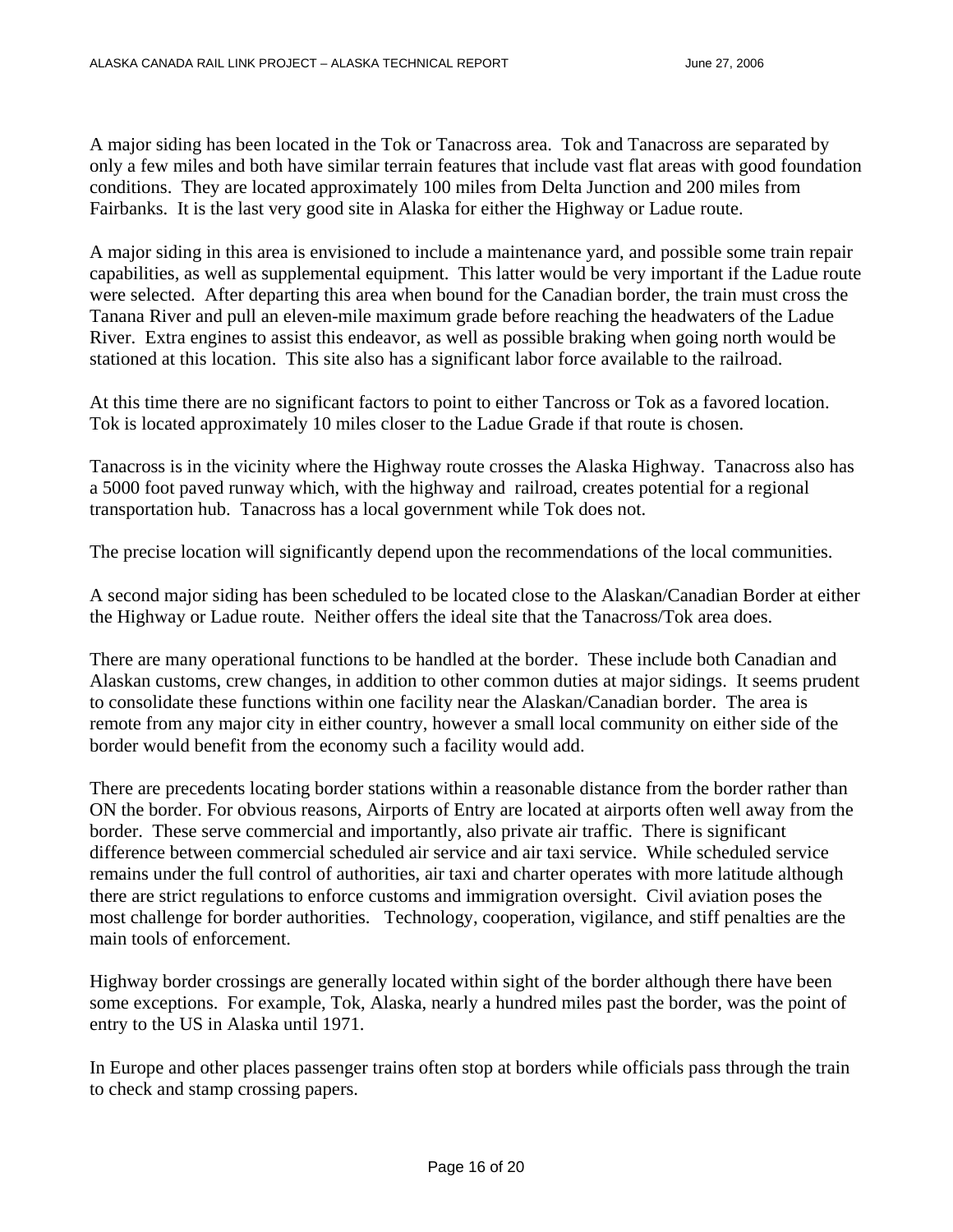All of these examples suggest that there is some latitude when locating entry points. This becomes an important consideration when considering the railroad border facility for this project. The highway route crosses the border over three miles north of the highway crossing. Consideration should be given to locate railroad customs for both Canada and the US at Snag in the Yukon Territory. Like Tanacross and Tok; Snag offers commercial and social support to a railroad customs operation. Beaver Creek also offers support, however Beaver Creek is not as conveniently located to serve this need.

The second major siding for the Ladue River route is also located at the border for the same reasons as the Highway route. However, there are no communities located near the Alaskan/Canadian border crossing on the Ladue River route to take advantage of the economic boost it would provide. Nor are there sites within the immediate vicinity on either side of the border that favorably stands out. Any facility to serve border crossing functions would have to contend with the same poor seismic foundation conditions that are beneath the track.

This is an issue to be further explored prior to finalizing this discussion. Regardless of where the border crossing is located, funding in the amount of \$3.4 million for custom facilities plus \$1.1 million for track sidings has been included in the estimate.

1.5.3 Standard Sidings. Standard sidings have been included at the following locations between Delta Junction and Tok, Alaska:

- MP 13 This siding is 13 miles south of Delta Junction and located on good foundation conditions that slope gently to the northeast. This siding will serve an ongoing lumber production center.
- MP 40 The siding at MP 40 has been located an appropriate interval from Delta Junction and to serve the Johnston River Highway Maintenance Camp.
- MP 65 This siding will serve the Dot Lake community and will have a small station.
- MP 90 The siding located at MP 90 will maintain an appropriate interval between major sidings. There are no other special reasons for this location and is subject to deletion or location change.

The next siding between MP 90 and Tok will be the Major siding located at either Tanacross or Tok.

The following standard sidings are located between Tok and the border on the Highway route.

- MP 127 The siding located at MP 127 will also maintain an appropriate interval between major sidings. However, it has been sited to take advantage of better foundation conditions and a long tangent on the main line.
- MP 152 The siding proposed for MP 152 has been sited to serve a potential quarry for rip rap or ballast.
- MP 160 The siding proposed for MP 160 is located to serve the Village of Northway.
- MP 180 The siding located at MP 189 maintains an appropriate interval between major sidings and also is located at the proposed tunnel site.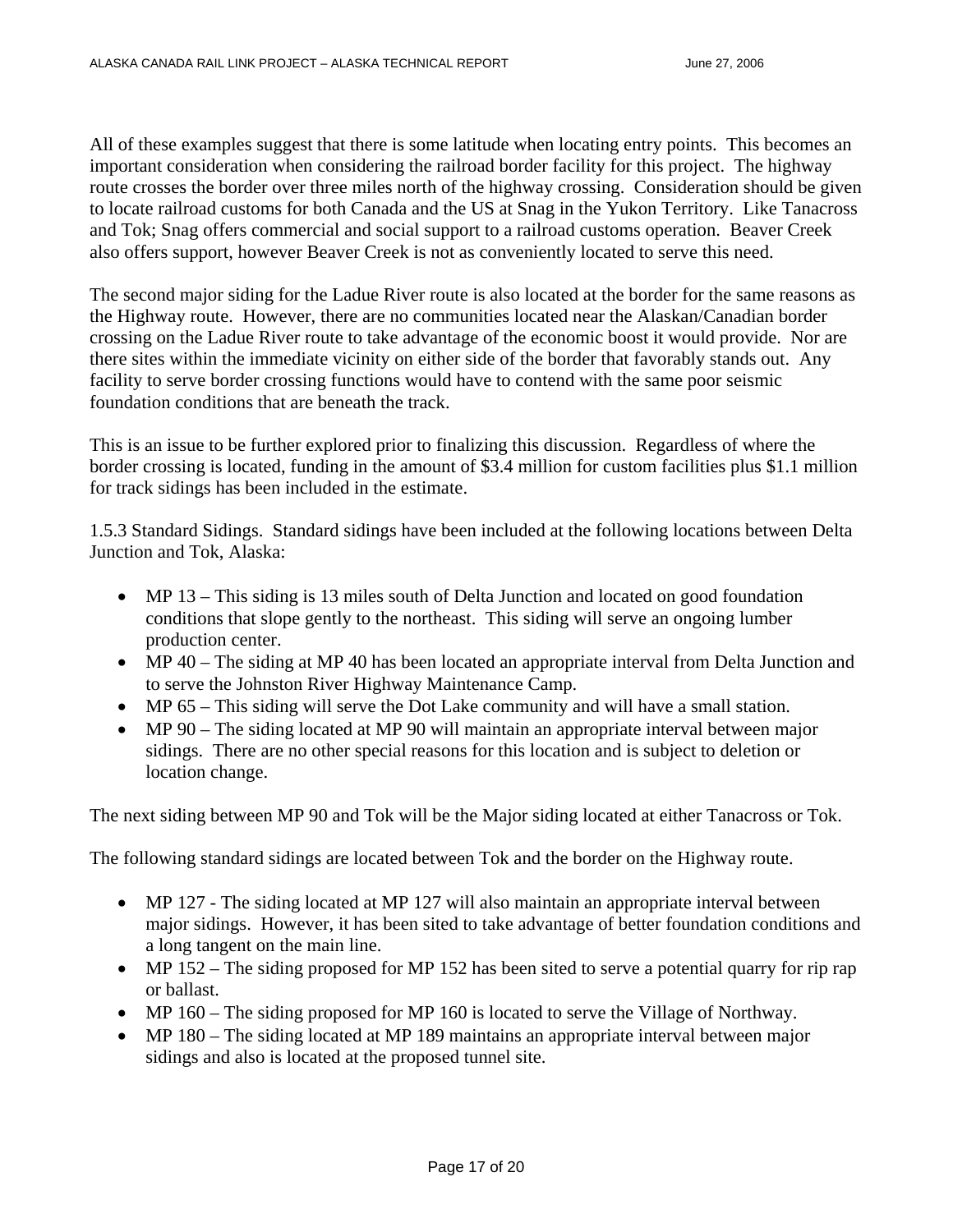The following standard sidings are located between Tok and the border on the Ladue River route. With the exception of sidings located at MP 117 and MP 133; siding locations have been based on appropriate intervals and available tangents on the main line. They can be relocated to serve higher purposes.

- MP 117 the major siding located at MP 117 is located at the bottom of the grade leading to the headwaters of the Ladue River.
- MP 133 The major siding located at MP 133 is located at the headwaters of the Ladue River.
- MP 160 The siding located at MP 160 will maintain an appropriate interval between major sidings. However, it has been sited to take advantage of better foundation conditions and a long tangent on the main line.
- MP 179 The siding located at MP 179 will maintain an appropriate interval between major sidings. However, it has also been sited to take advantage of better foundation conditions and a long tangent on the main line

1.5.3 Maintenance of Way Sidings. Maintenance of Way and bad-car setouts sidings were not specifically located. However, the project estimate for each alternative contains funding for 20,000 feet of MOW sidings - approximately 10 sidings each.

# *1.6.0 Facilities*

1.6.1 Funding for Support facilities contained in this report include a modest passenger facility in the Tanacross and Tok area and smaller shelters at Northway and Dot Lake. A larger multifunctional station has been included near the Alaska/Canada Border for border crossing purposes. Siding costs reflect these modest facilities and include structures and site development. All of these facilities would be located in conjunction of major sidings thus no additional cost have been added for track work. Comprehensive maintenance facilities may be desired at either Tok or Tanacross but such cost has not been included.

# *1.7.0 Construction Costs*

Construction costs have been estimated for each alternative. Estimates include costs for mainline track, bridges, sidings, and support facilities for both the railroad and border stations. These are summarize below, cost are in U.S. Dollars in millions of dollars:

| <b>DISCRIPTION</b>              | <b>HIGHWAY ROUTE</b> | <b>LADUE ROUTE</b> |
|---------------------------------|----------------------|--------------------|
| Track                           | 561.6                | 456.0              |
| <b>Bridges</b>                  | 142.9                | 161.4              |
| Facilities                      | 6.0                  | 5.1                |
| <b>Subtotal</b>                 | \$710.5              | \$622.5            |
| Contingencies (20%)             | 142.1                | 124.5              |
| Construction Engineering (15%)  | 106.6                | 93.4               |
| <b>Total</b>                    | \$959.2              | \$840.4            |
| Design Engineering              | 178.1                | 170.9              |
| Right Of Way                    | 0.5                  | 0.5                |
| <b>Environmental Permitting</b> | 25.0                 | 25.0               |
| <b>Grand Total</b>              | \$1,162.8            | \$1,036.8          |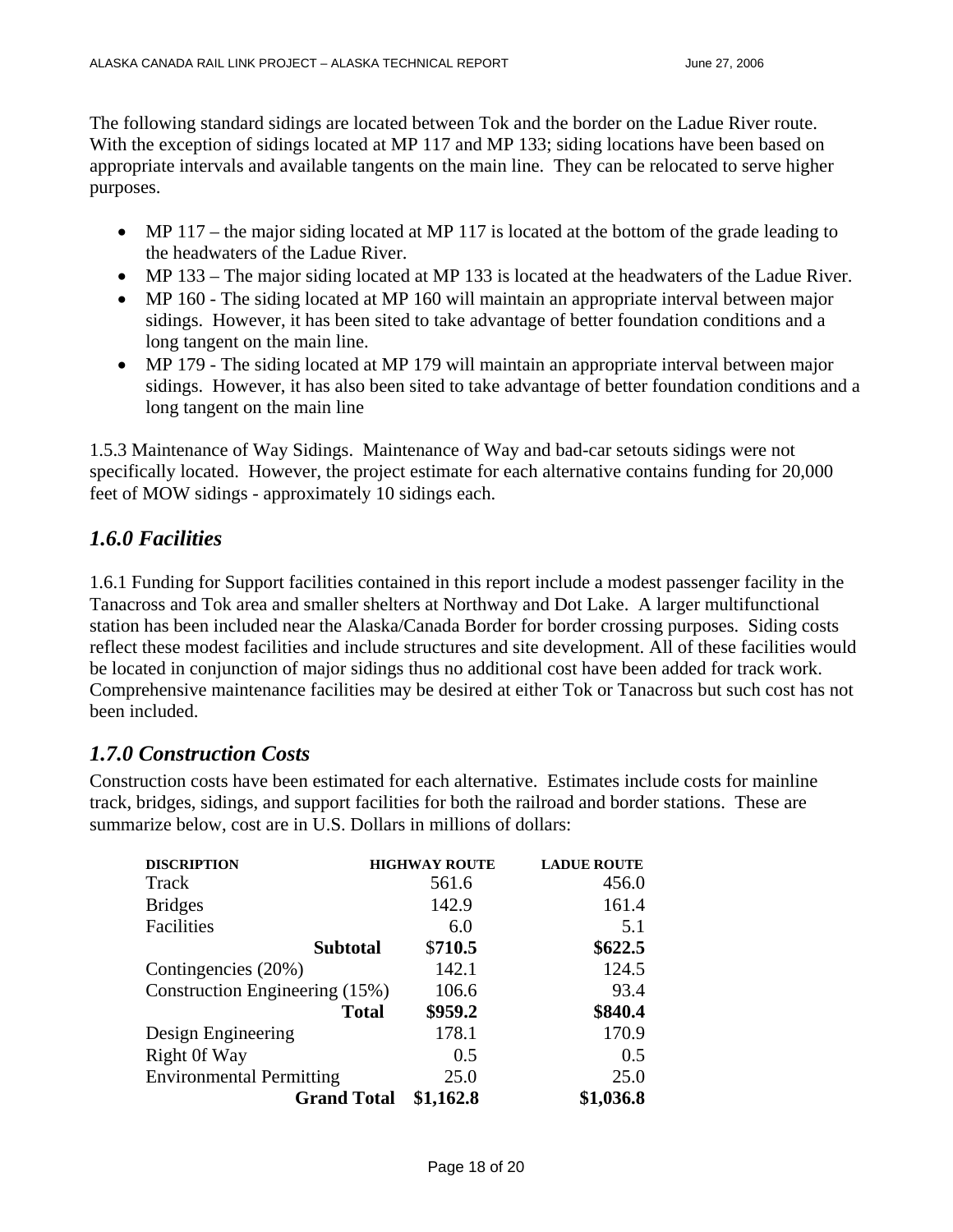Appendix \_\_\_ contain detailed spread sheets for each of the alternatives.

#### *1.8.0 Maintenance Costs*

For budgeting purposes, the Alaska Railroad Corporation currently estimates \$37,000 per mile annually for system maintenance. This equates to \$7.3 million for the Alaska Highway Route and \$7 million for the Ladue Route.

These numbers should be used with some caution. The last 100 miles prior to reaching the Canadian border is fraught with ice rich soils on either the Highway or the Ladue River route. Further, the Ladue River route is very vulnerable to seismic activity.

## *1.9.0 Foundation Research*

There are dramatic changes in foundation conditions once either alignment crosses the Tanana River and continues to the Alaskan Canadian Border – and for several hundred miles beyond. The Alaskan Highway is evidence of the changed geological conditions.

Traditional construction methods used through this area has met with little success and requires an inordinate amount of maintenance effort to keep the road in fair to poor condition. A traditional constructed railroad will encounter similar challenges. Maintaining a 79 mph track will be difficult and costly to maintain.

Elsewhere, throughout the northern hemisphere, transportation construction in similar conditions has been mitigated through the use of Geofoam. Other methods that provided some success include passive thermo facilities to freeze and maintain a frozen foundation; and through the use of geofabric that go beyond its use as separation fabric.

These mitigation measures base their performance upon three basic objectives:

- Maintaining a frozen subgrade;
- Preventing frost susceptible material from contaminating the subgrade; and
- Reducing the infrastructure weight through the use of lightweight construction material.

While these technologies have been proven effective and are no longer considered experimental; applying them to this project will require further in-situ evaluation to fine-tune the most effective method or combination of methods, as well as specific designs, to best stabilize the foundation within the area of concerns.

It is recommended that, as a part of project development, a test project be designed and constructed with these objectives in mind. The Goldstream Valley near Fairbanks and the University of Alaska provides an ideal investigation and demonstration site. Foundation conditions are similar to what will be encountered near the Alaskan Border. The Alaska Railroad traverses through the Goldstream Valley and the track requires high maintenance and must reduce speeds through the area.